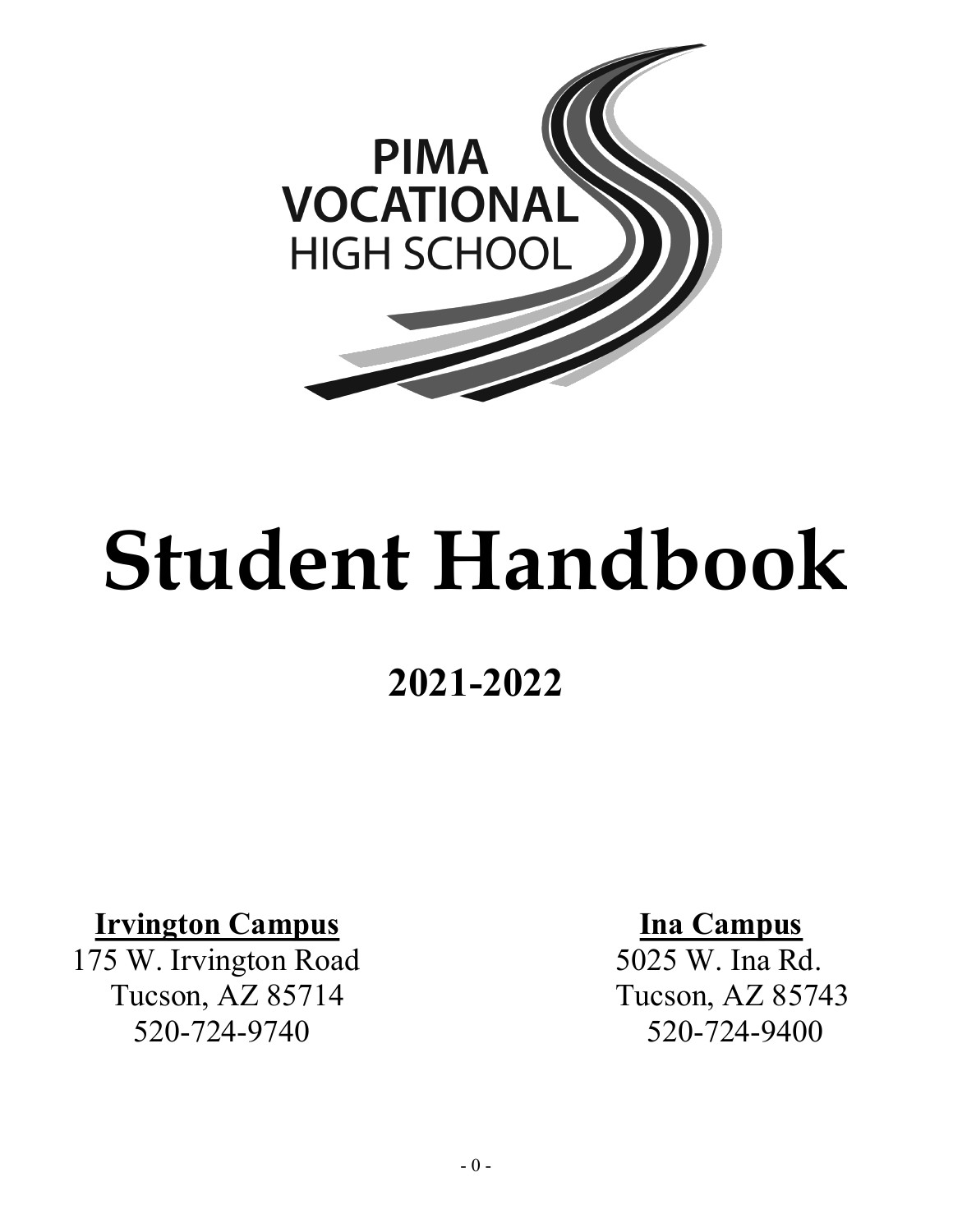#### TABLE OF CONTENTS

| Special Education and Education & Career Action Plan (ECAP)  11 |
|-----------------------------------------------------------------|
|                                                                 |
|                                                                 |
|                                                                 |
|                                                                 |
|                                                                 |
|                                                                 |
|                                                                 |
|                                                                 |
|                                                                 |
|                                                                 |
| 22                                                              |
|                                                                 |
|                                                                 |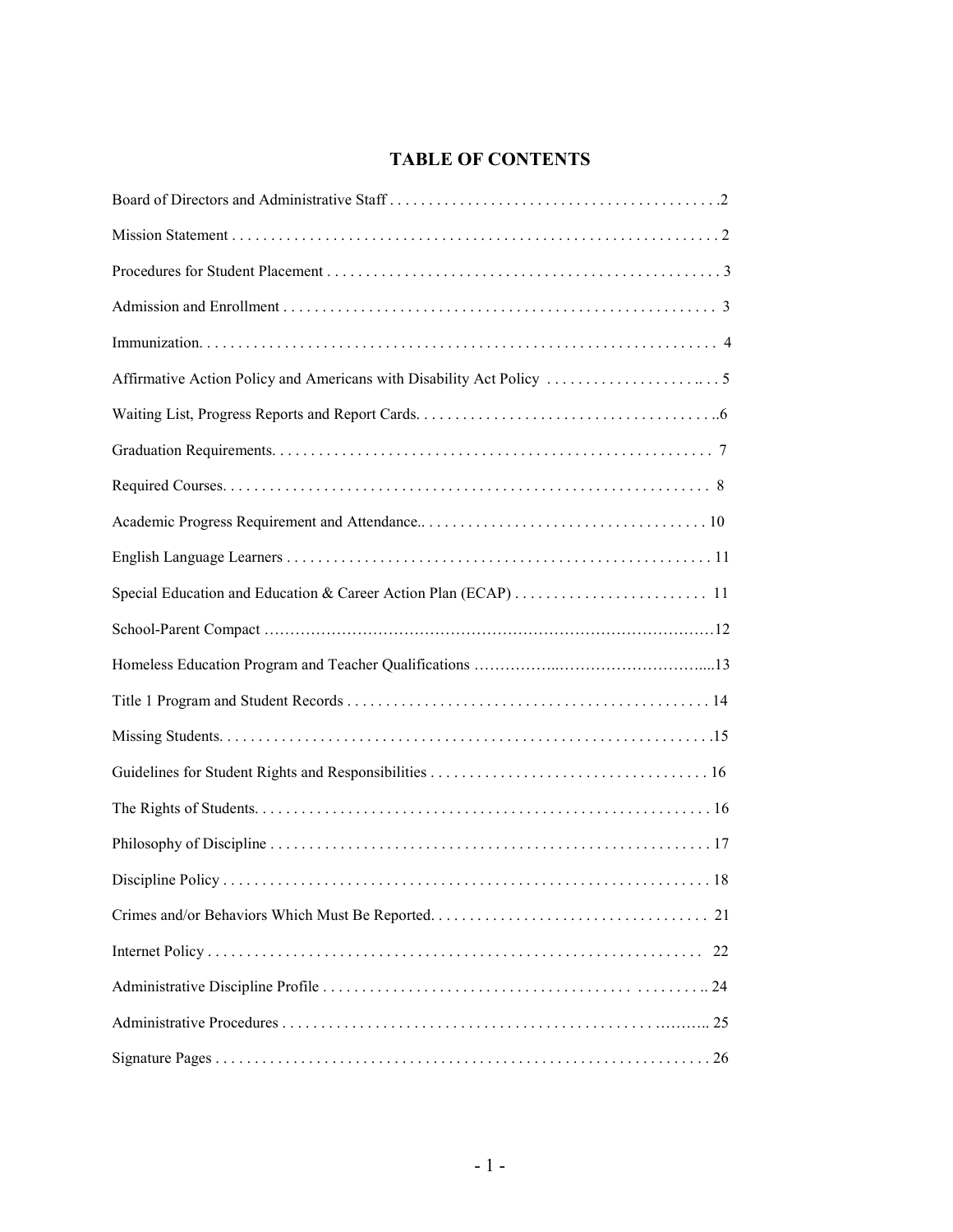#### PIMA VOCATIONAL HIGH SCHOOL

#### BOARD OF DIRECTORS

 Albert Garcia Dalila Perez Mary Fellows Donna Ruthruff Juanita Garcia-Seiger

#### ADMINISTRATIVE STAFF

#### PIMA VOCATIONAL HIGH SCHOOL MISSION

#### 2021-2022

Pima Vocational High School (PVHS) is a public charter school that welcomes youth ages 16 to 21 who want to meet Arizona State requirements for a high school diploma and obtain a sustainable job through career oriented work experience in an applied academic setting. Our program targets students who have previously dropped out of school or are at risk of not completing high school and provides on-site supportive social services to enable the students to take responsibility for their own education, career and life choices. Our comprehensive programs are provided within a small school learning community utilizing best practices for reconnecting out-of-school youth.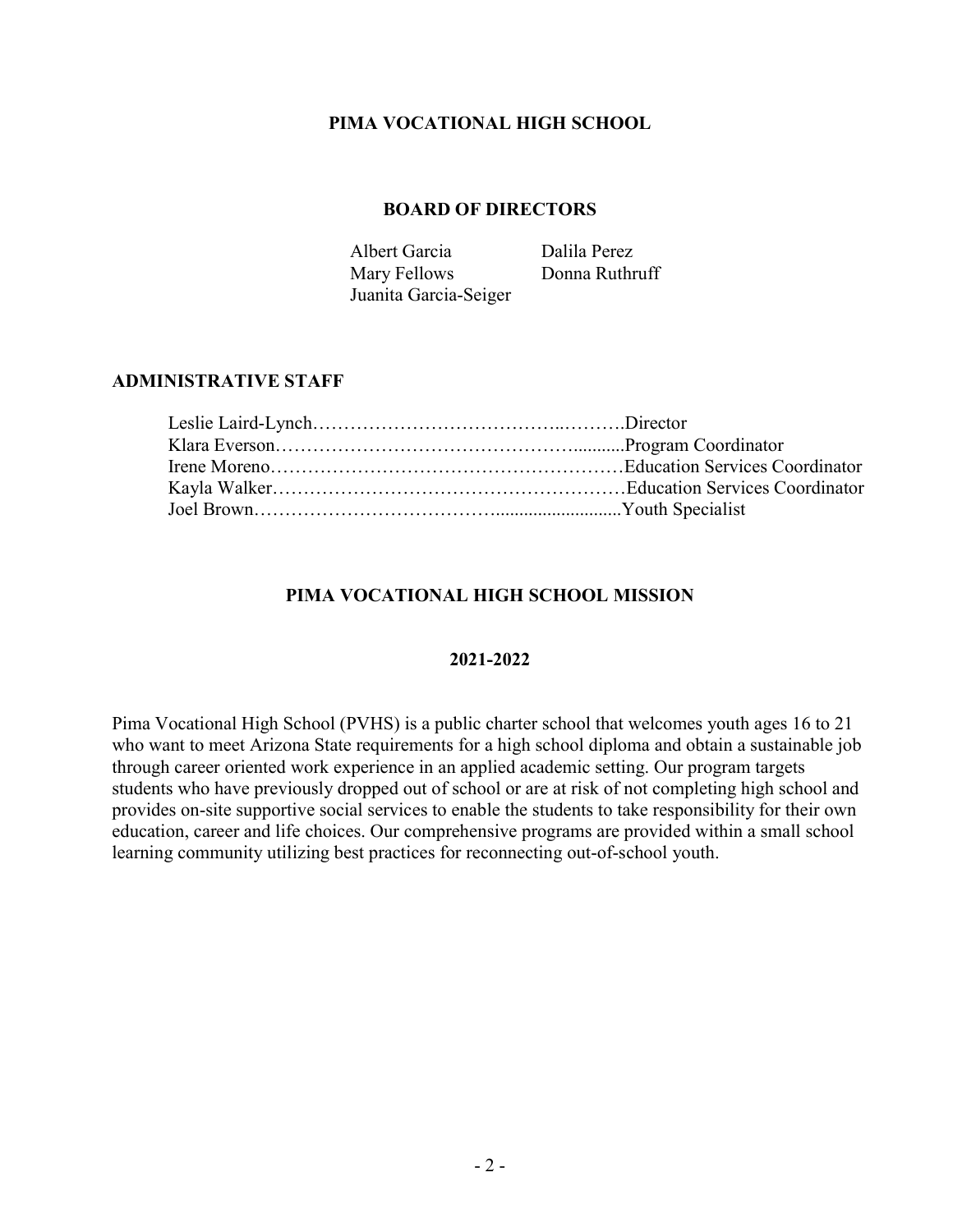#### PROCEDURES FOR STUDENT PLACEMENT

Pima Vocational High School will assess the competency level of all students who enroll in classes. Each student must attend an Orientation Program (in which an academic assessment is made) and be interviewed before enrolling in school. The student's performance on our current researched based assessment program will determine their placement in the curriculum.

Instructors will determine the depth and length of any remediation required. Courses could include: ELA Skills and Math Skills. Small group or individual tutoring may be assigned.

A copy of the student's assessment will be placed in his or her school record.

All students enrolled at PIMA VOCATIONAL HIGH SCHOOL will have a personal graduation and career development plan. This plan will determine and direct the student's goals, objectives, activity and progress evaluation.

#### ADMISSION

Admission is open to all students ages sixteen (16) through twenty-one (21) with documentation that they have completed the eighth (8th) grade. Students unable to provide the eighth grade documentation shall be referred to the Director's office for review and consideration.

NOTE: A student who has been expelled or is in the process of being expelled from another educational institution may not be admitted to Pima Vocational High School.

#### REGISTRATION

A student registration packet must be completed using the online registration portal. Computers are available at either site for registration purposes. A student WILL NOT be allowed to start school until the completed registration packet has been received and reviewed by the main office.

Completed Registration MUST include the following:

- a) PROOF OF AGE FROM ONE OF THE FOLLOWING:
	- A certified copy of pupil's birth certificate
	- Other certifiable proof of the pupil's identity and age, including the pupil's baptismal certificate, and or an application for a social security number or
	- Original school registration records or
	- Affidavit explaining the inability to provide a copy of the birth certificate.
	- Proof of residency
	- **Withdrawal form from previous school**
	- All necessary signed registration documents
	- **Immunization records**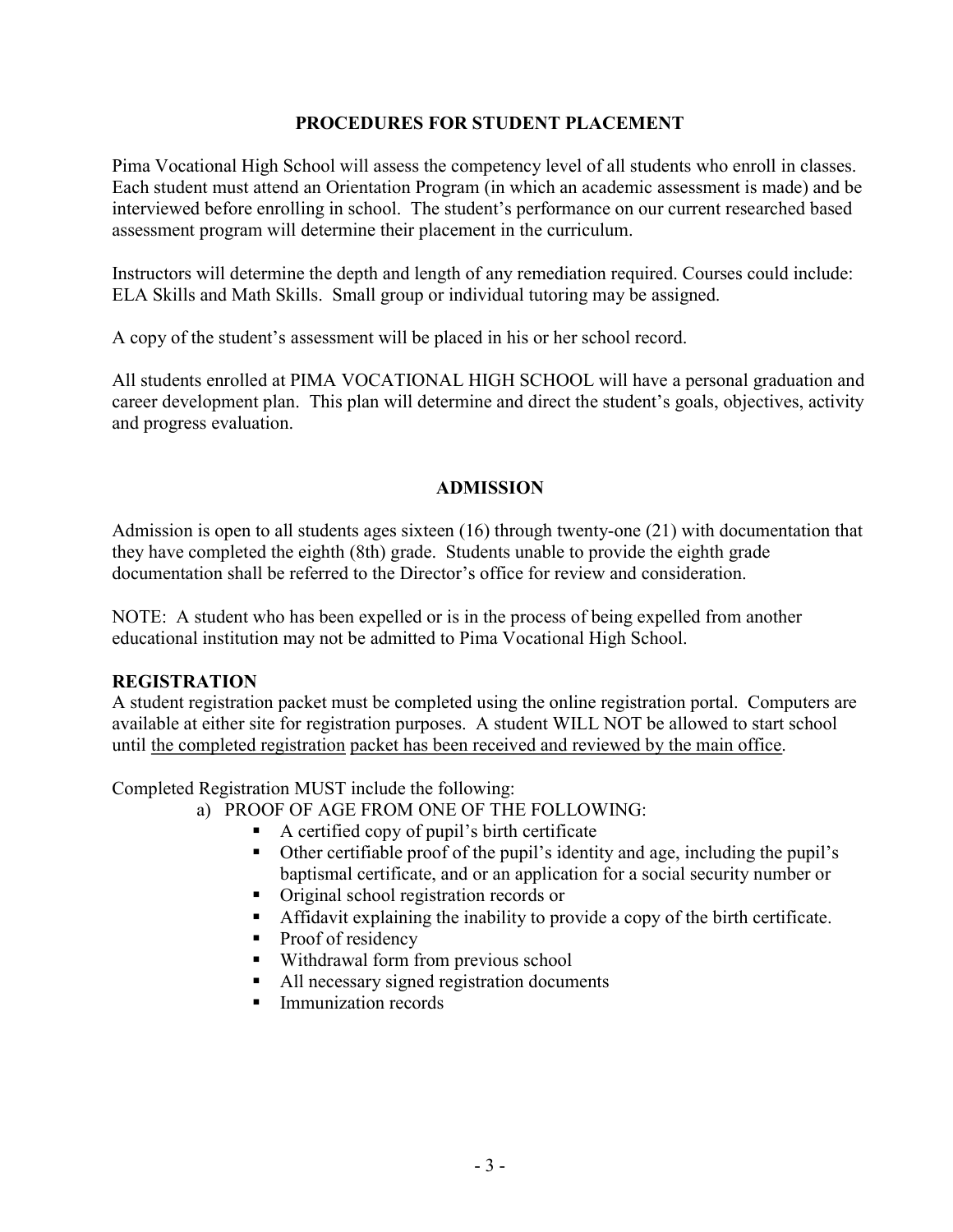#### IMMUNIZATION

The parent or guardian or person in loco parentis of the student shall submit to the school an immunization record of the student if such a record has not been previously submitted. This record shall be documentary proof that immunization has been provided or the student is exempted from immunization as provided in ARS 15-873, due to personal beliefs or medical reasons.

A student may be allowed to attend school if he/she has received at least one dose of each of the required immunizations prescribed pursuant to A.R.S 36-72 and has established a schedule for the completion of required immunizations.

#### EXEMPTIONS

In accordance with Arizona Revised Statutes 15-873 on Exemptions, documentary proof is not required for student to be admitted to school if one of the following occurs: The parents or guardian of the pupil submits a signed statement to the Director stating that the parent or guardian has:

- 1. received information about immunizations provided by the department of health services and
- 2. Understands the risk, benefits of immunizations and the potential risks of non-immunization and that, due to personal beliefs, the parent or guardian does not consent to the immunization of the student.

Or, the Director receives written certification, signed by the parent or guardian, and by a physician, that states one or more of the required immunizations may be detrimental to the student's health and indicates the specific nature and probable duration of the medical condition or circumstance which precludes immunization.

An exemption pursuant to subsection A, paragraph 2 is only valid during the duration of the circumstance or condition that precludes immunization.

Pupils who lack documentary proof of immunization shall not attend school during outbreak periods of communicable immunization-preventable diseases as determined by the department of health services or local health department. The department of health services or local health department shall transmit notice of this determination to the Director responsible for the exclusion of the pupils. References: A.R.S 15-871 through 15-874

PIMA VOCATIONAL HIGH SCHOOL will cooperate with county and state health departments in programs of immunization. Parents' permission must be secured before a student under age 18 may participate in such immunization projects.

NOTE: If a student and/or the parent indicate an inability to obtain immunization because of the cost involved, then Pima Vocational High School will arrange for the immunization.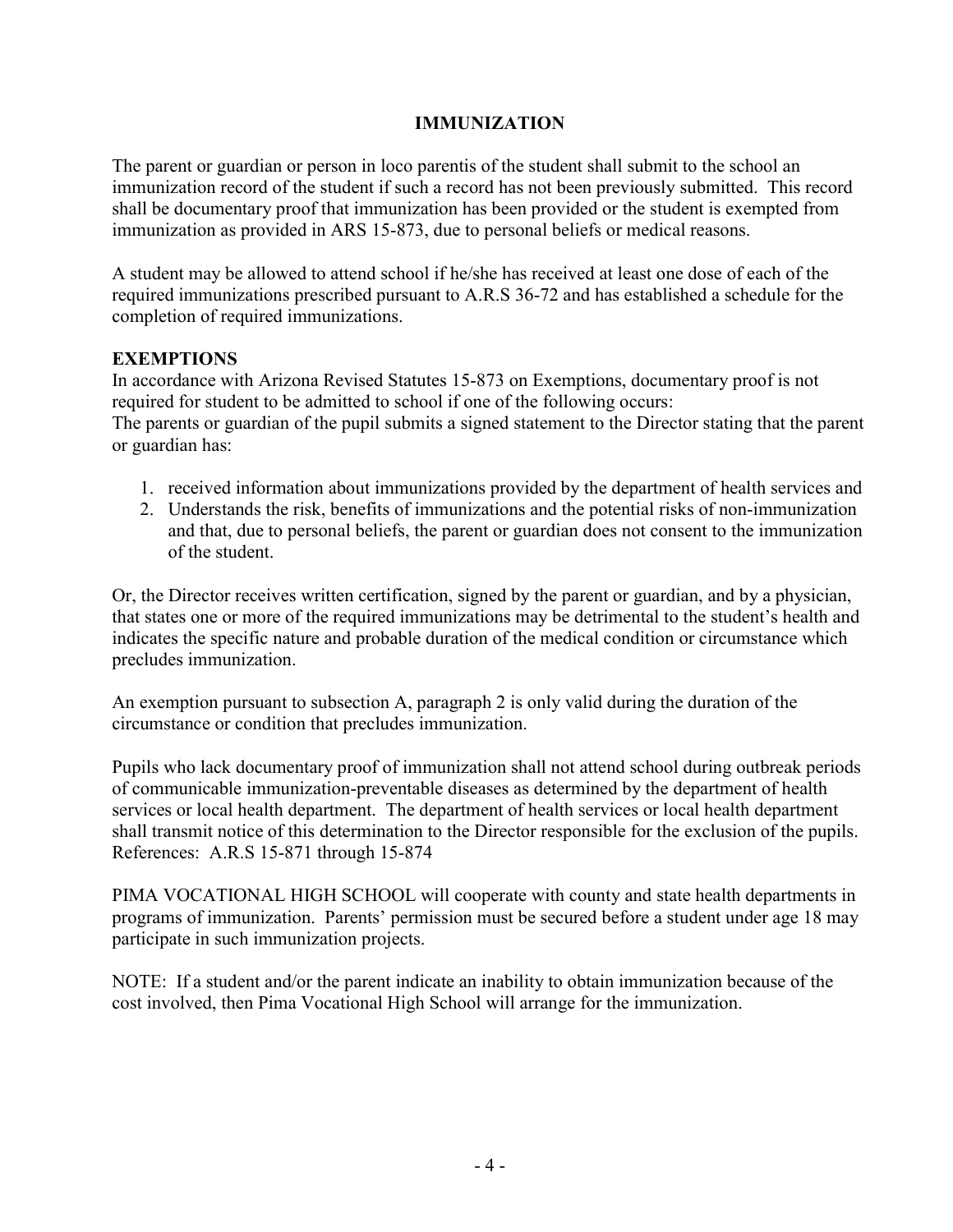#### AFFIRMATIVE ACTION POLICY

PIMA VOCATIONAL HIGH SCHOOL provides equal opportunity to all persons without regard to race, disability, color, creed, religion, gender, national origin, ancestry, citizenship, veteran status, marital status, sexual orientation, or other non-job related factors. We also promote the full realization of this policy through a positive, continuing program of affirmative action. PVHS is committed to equal opportunity for all applicants, employees and volunteers in personnel matters including recruitment, hiring, benefits, training, promotion, compensation, transfer, layoff and termination. We strive for a staff that reflects diversity.

#### AMERICANS WITH DISABILITY ACT POLICY

PIMA VOCATIONAL HIGH SCHOOL welcomes applications from people with disabilities and does not discriminate against them in any way. PVHS complies with the Americans with Disabilities Act (ADA) of 1990 in the following ways:

- A. Consider all applicants with disabilities for admission and employment using the same criteria as are used for admission or the employment of persons without disabilities.
- B. Consider students and employees with disabilities for promotions using the same criteria that are used for the promotion of students and employees without disabilities.
- C. Take steps to make its facilities barrier free and accessible according to appropriate federal and state statutes.
- D. Make scheduling and other adjustments to reasonably accommodate students and employees with disabilities.
- E. Educate students and employees to the fact that individuals with disabilities should not be discriminated against.
- F. Pima Vocational High School shall post notices explaining the provisions of ADA, staff and student rights under the law.

A lack of English language skills shall not be a barrier to admission or acceptance into any program, including vocational education.

Admission is open to all students' ages sixteen (16) through twenty-one (21) who completed the eighth (8th) grade or received permission to enroll from the Director's office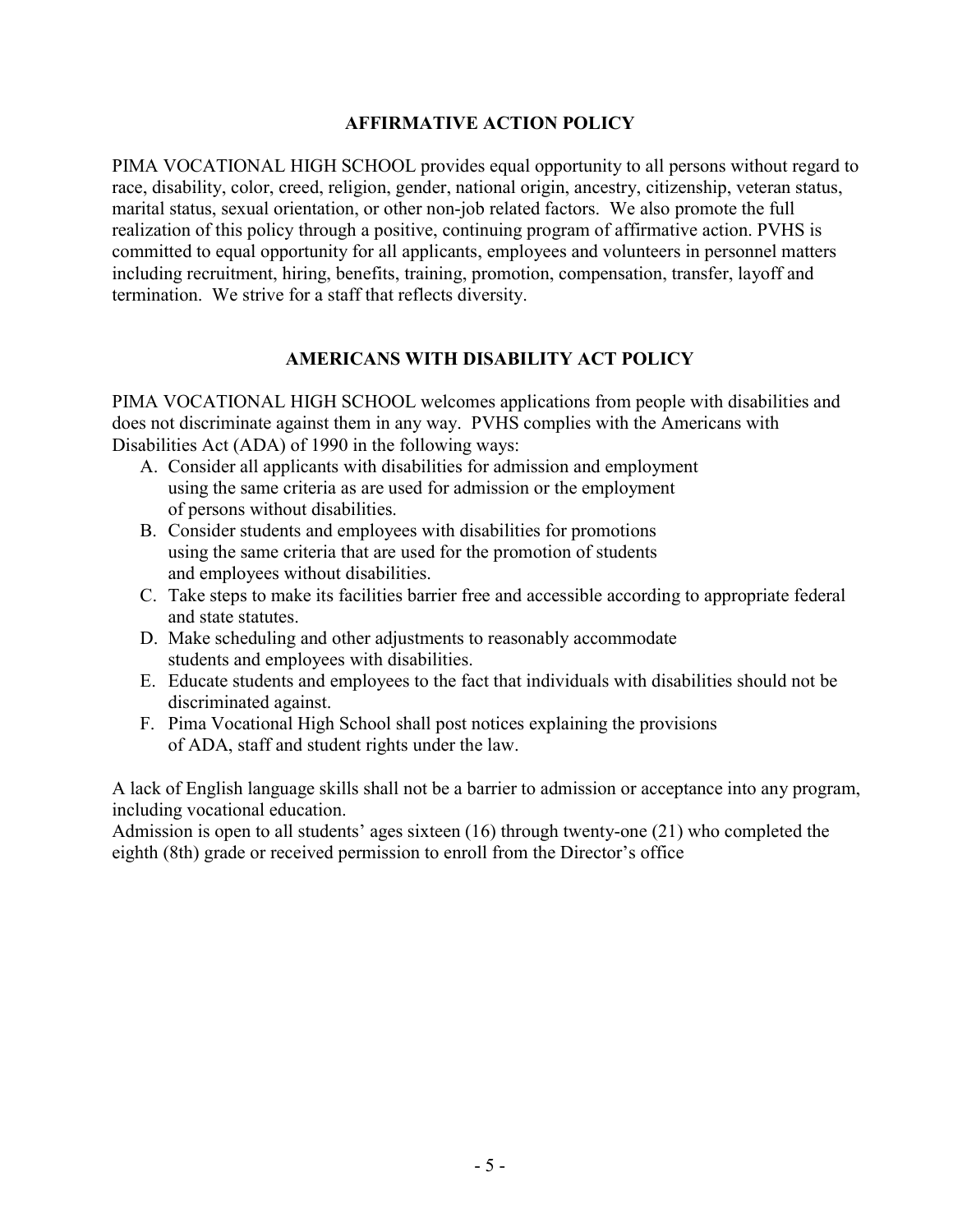#### WAITING LIST

PIMA VOCATIONAL HIGH SCHOOL will make every attempt to accommodate students seeking admission. However, a limited number of students can be enrolled at each campus. When that limit is reached, a waiting list is established based on the student's pre-enrollment date and program interest. Students are enrolled from the waiting list on a first-come first-served basis.

A student dropped for lack of academic progress, attendance or behavior problems MAY NOT be allowed to re-enroll in PIMA VOCATIONAL SCHOOL programs during the same session. The student may request re-enrollment for the following session through the Director's office, although there is no re-enrollment guarantee. Potential new students are given priority over returning students.

A student currently enrolled at one site, who requests (after consultation) a transfer to another site will be given that opportunity, provided the student is in "good standing".

#### PROGRESS REPORTS AND REPORT CARDS

The teachers will ensure that progress reports are given to each student at the end of each session, during the school year. Progress reports for students under the age of 18 will also be mailed home. The student's advisor will issue student transcripts, with grades, each session. Students are responsible for bringing any discrepancies to attention of the advisor. After one session, the GRADES WILL STAND AS ASSIGNED.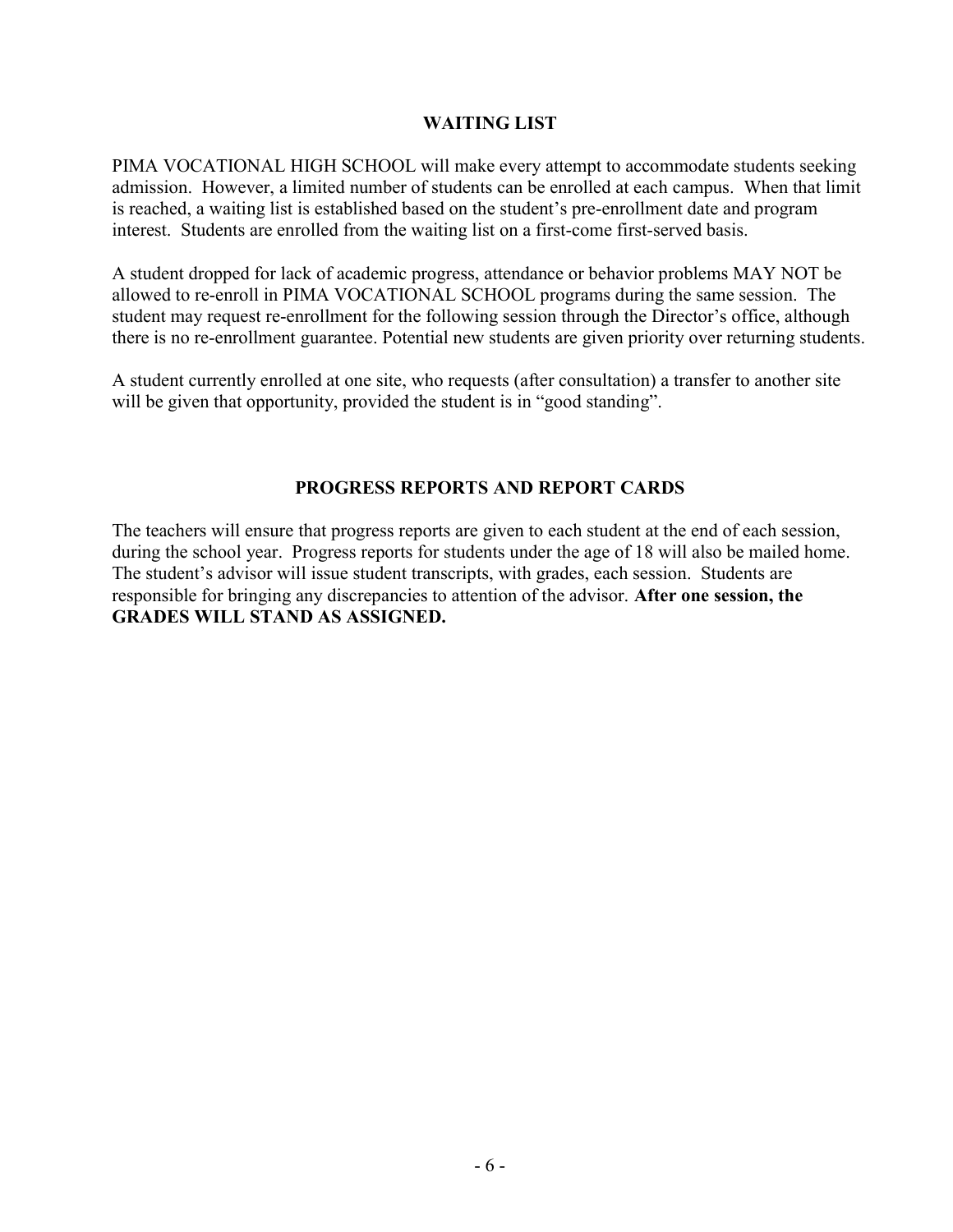#### GRADUATION REQUIREMENTS

Graduation requirements for an Arizona High School Diploma from PIMA VOCATIONAL HIGH SCHOOL is twenty two (22) credits. The following courses are required to meet graduation requirements:

## English Language Arts 4.0 Credits Includes: World Literature 1.0 Credit American Literature 1.0 Credit Senior Literature 1.0 Credit Mathematics 4.0 Credits Includes: Algebra I 1.0 Credit Algebra II 1.0 Credit Geometry 1.0 Credit Science 3.0 Credits Social Studies 3.0 Credits World History/Geography 1.0 Credit American/ AZ History 1.0 Credit U.S. / AZ Government 0.5 Credit Economics 0.5 Credit Health/Driver's Education 0.5 Credit Vocational Education 4.0 Credits Electives 3.5 Credits TOTAL 22.0 Credits

COURSE CREDITS

#### READING AND MATH PROFICIENCY

Students needing additional assistance in reading and/or math may be required to take reading or math improvement courses or tutoring.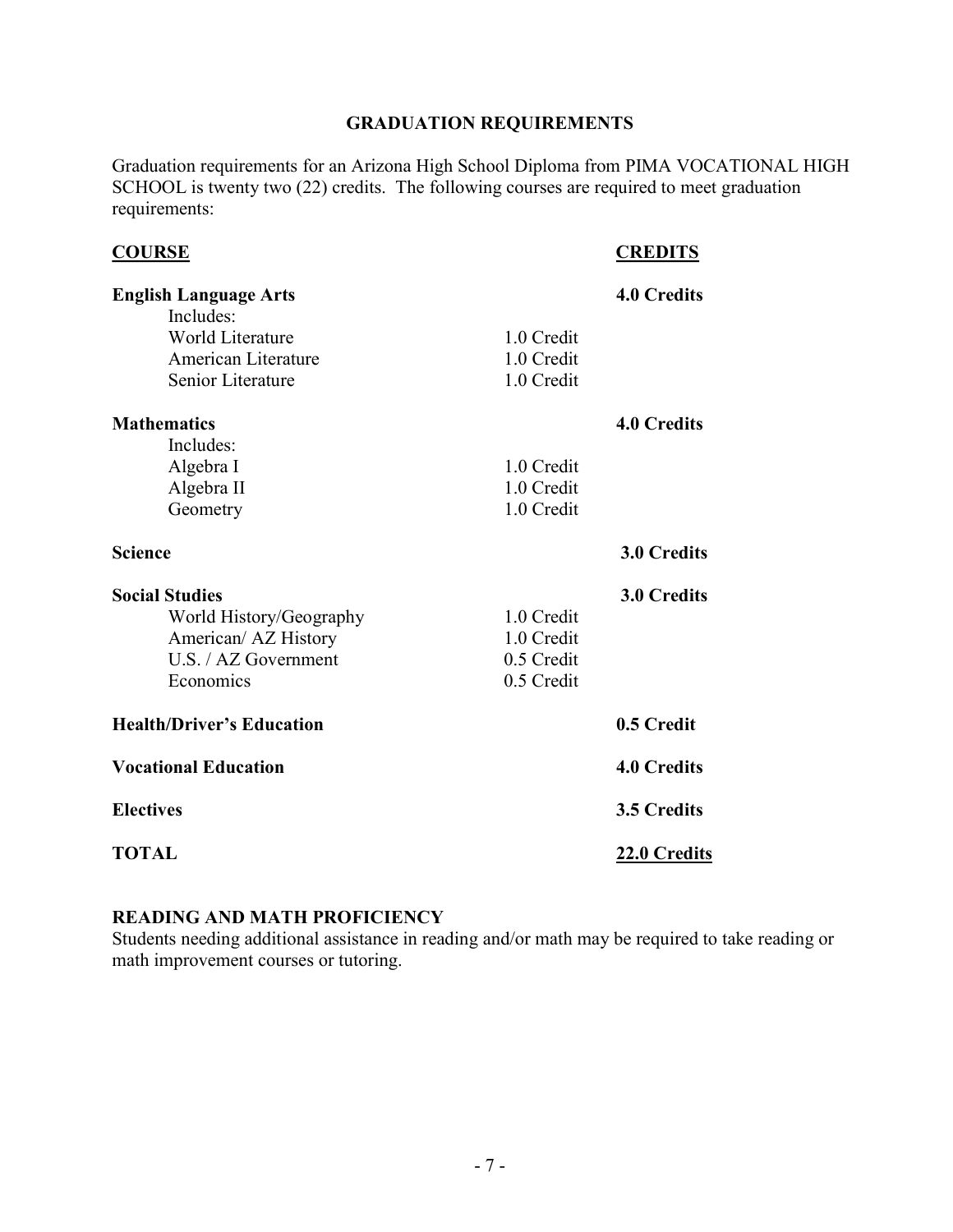#### REQUIRED COURSES English Four Credits (4) are required

Each course will consist of Literature, Informational Text, Writing, Speaking & Listening, and Language. English classes taught at Pima Vocational High School, in keeping with the Arizona College and Career Readiness Standards, help students understand the history and power of language, understand linguistics and grammar, develop study skills; experience and respond to a variety of texts, use literature as a basis for language development, gain insight into themselves and others; and develop a life-long habit of reading.

#### **Mathematics**

Four (4) Math credits are required for graduation

Admission to state universities requires four (4) credits in and one (1) credit beyond Algebra II. Mathematics classes taught at P.V.H.S., in keeping with the Arizona College and Career Readiness Standards, help students learn to apply a variety of problem-solving techniques and complex skills within the context of real life problems or situations; communicate with an understanding of essential mathematics skills; and use reasoning to demonstrate conceptual understanding of a variety of problem situations.

Pursuant to AZ R7-2-302.03, some students may qualify for a "Personal Curriculum," which is a documented process that may be used to modify the high school graduation requirement for Algebra II and reduce the credit requirements for mathematics from four to three credits. This documented process consists of a development team who will verify that the student demonstrates a need to modify the Algebra II requirement and identify an appropriate alternative mathematics course/s.

#### Science

Three (3) Science credits are required

State university entrance requirements are three (3) years of a laboratory science. Science classes taught at PVHS, in keeping with the Arizona College and Career Readiness Standards, help students: develop a positive attitude and excitement about learning science; develop an understanding about the natural world; understand the historical contributions in science and the context in which they were made; develop integrated thinking skills and apply personal decision making using their science experiences; increase understanding of the limits, possibilities and interrelationships among science, technology, society and the environment; acquire skills for learning through concrete and manipulative use of instruments and materials of science.

#### Social Studies

Three (3) credits required in Social Studies

Students meet the Arizona College and Career Readiness Standards and graduation requirement in social studies by completing the required courses in World History/Geography, US/Arizona History/Geography, US/Arizona Government and Economics. Social Studies classes taught at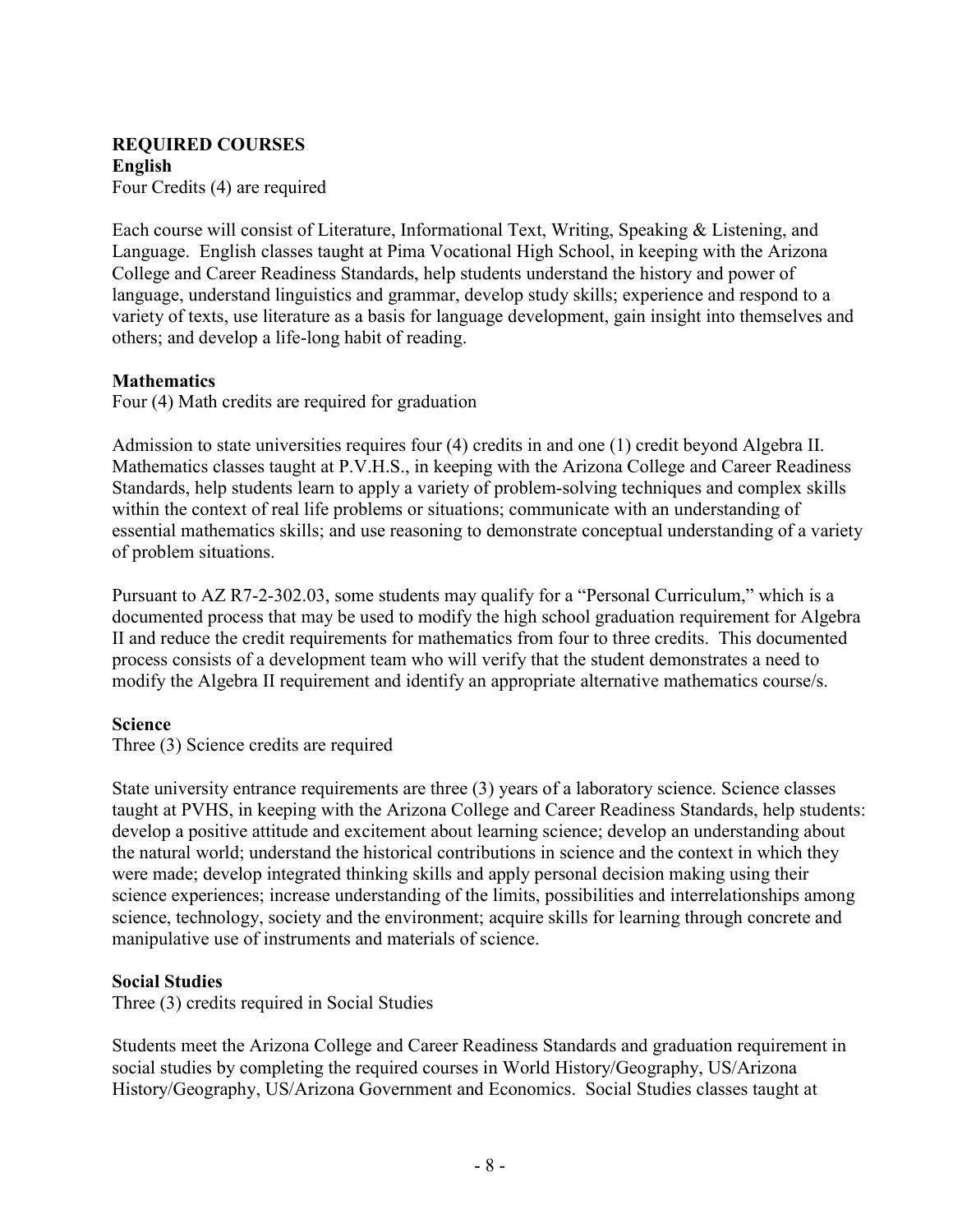PVHS develop knowledge and understanding of historical, geographic, economic, political, cultural and ethical understanding of democratic principles, values and practices; provide for individual and group participation in social-political affairs and acquire skills for effective citizenship.

#### Health

One Quarter (0.25) credit is required in Health

Health classes taught at PVHS, in keeping with the Arizona College and Career Readiness Standards, help students develop life management skills, prevent abusing substances, learn about nutrition, growth, human sexuality, consumer health, community health resources, disease prevention and control, personal health and hygiene, and family health.

#### Driver's Education

One Quarter (0.25) credit is required in Driver's Education in keeping with the PVHS Vocational program. Learning how to operate a vehicle safely is not only a life skill but is beneficial for anyone wanting to get to and from work.

#### Vocational

Four (4) credits are required in Vocational.

PVHS offers three Employability Skills classes: Mod 1, Mod 2, and Mod 3. In addition, students have the opportunity to earn vocational credits through our Work Experience program, their own employment hours, and volunteer hours.

#### Elective Credits

Three and one half (3.5) electives credits

Elective credits are awarded for various courses including, but not limited to: Humanities, Fine Arts, Practical Arts, Employment and School- to-Work Programs.

#### English Language Learners (EL)

All qualified EL students shall be enrolled in the EL program. PVHS has elected to implement the Pull-Out SEI Model. EL Students will receive 250 minutes per week of integrated language instruction.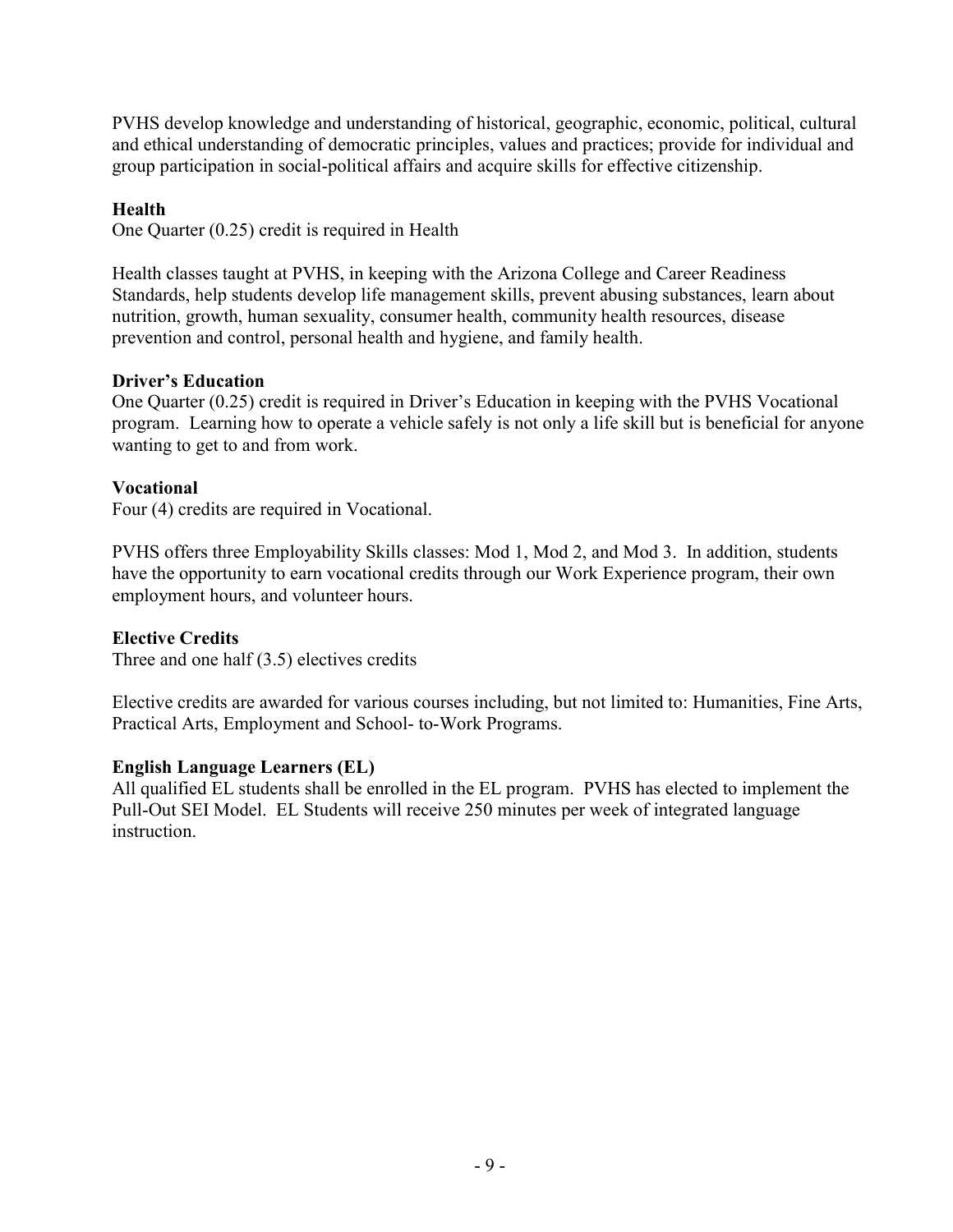#### ACADEMIC PROGRESS REQUIREMENT

Students are expected to pass 4 out of 5 classes each session. Students not meeting the MANDATORY earned credit requirements may be dropped and may have to wait until the following semester to request re-enrollment.

#### Transfer Credits

Transcripts of students will be evaluated on an individual basis. Increments of .25 credits will be accepted. Credits earned at community colleges or universities must be approved by the Director. One half (.5) credit is awarded for every 3 semester hours of college or university credit. Courses must be approved by the Director.

#### Senior Grades

Seniors ARE required to finish all course work 2 weeks prior to the graduation in order to participate in the graduation ceremony. To be considered for graduation, seniors must have a total of twenty (20) credits earned (combination of transferred credits and PVHS credits) at the beginning of their last session, unless approved by the Director.

#### Grading Scale:

The grading of all students' work will be based on the following:

90% to  $100% = A$  $80\%$  to  $89\% = B$  $70\%$  to  $79\% = C$ 

Students scoring below 70% must repeat the course. Students must receive passing grades in all courses to graduate from PIMA VOCATIONAL HIGH SCHOOL.

#### **ATTENDANCE**

Students are expected to attend school on a regularly scheduled basis and maintain 92% attendance, Monday through Friday. A student who has excessive absences in a session may be dropped from the program and placed on the bottom of the waiting list. A student who has been dropped due to lack of attendance may request to be enrolled at the start of a new session, providing space is available.

An excused absence is one that has been approved by the Office and any absences NOT APPROVED by the Office will be considered un-excused.

Absences from school are expected to be reported by the parent/guardian or student (if older than 18) within the first two (2) hours of the beginning of the school day. Tardies may be counted as unexcused absences. Parents or guardians may or may not be contacted to report a student's absence.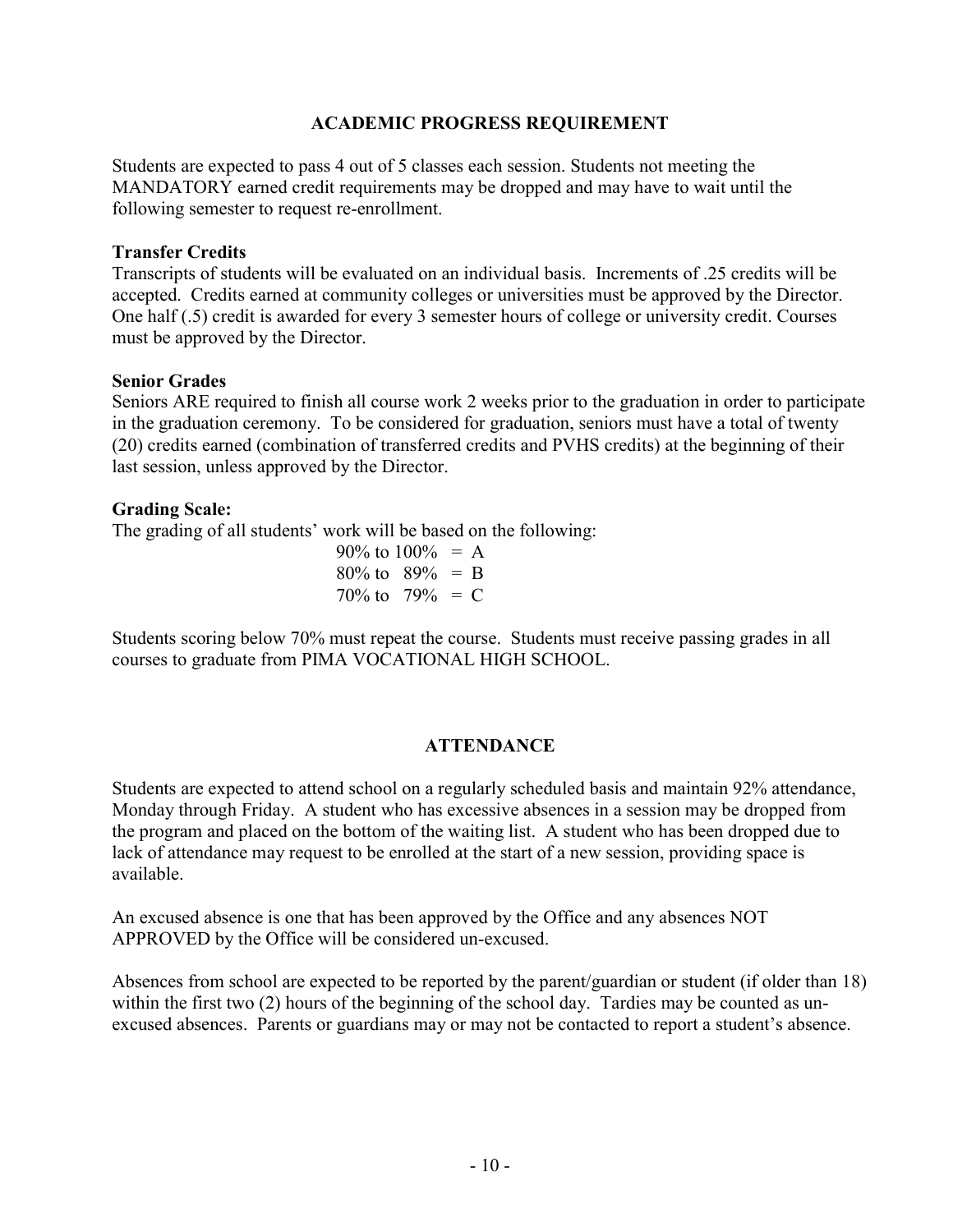#### ENGLISH LANGUAGE (EL) PROGRAM

All qualified EL students shall be enrolled in the EL program. PVHS has elected to implement the Pull-Out SEI Model. EL Students will receive 250 minutes per week of integrated language instruction. In addition, all core content instruction will integrate the English Language Proficiency Standards. If a student waives their participation in the EL program, they remain an EL eligible student and will be required to complete annual AZELLA testing.

#### SPECIAL EDUCATION

PIMA VOCATIONAL HIGH SCHOOL has the responsibility of providing programs and services to students who qualify as disabled under the Individuals with Disabilities Act (IDEA) and / or handicapped under Section 504 of the Rehabilitation Act. The following is a summary of the required procedures:

- Student Screening forms are filled out for every student enrolled at PVHS
- Any new Student with a current IEP will have an IEP meeting with the regular education teacher, a special education teacher, school administrator, and the parents of the student.
- Students not previously staffed, but in need of special services will be reviewed by the Multi-Disciplinary Educational Team. A short-term plan will be determined with a future review date to examine the student's progress. Students who previously participated in a special education program but are not currently eligible will also be reviewed.
- At the time of review, if the student has not made the progress expected, an evaluation will be conducted to determine eligibility for special education services.
- For more details refer to the Special Education Policies and Procedures Handbook.

#### EDUCATION and CAREER ACTION PLAN (ECAP)

In 2008, the State Board of Education approved ECAPs for all Arizona high school students. The goal of an ECAP is to guide students through a process that will help them to plan for a college and/or career path after graduation. The process at PVHS involves career exploration, planning and management activities, in which students learn about themselves and the options available to them upon graduation. This process allows students to connect academic courses and other activities to career goals that go along with their individual interests, skills, and values. The result of this process is a completed portfolio that contains academic and vocational course work, extracurricular activities, career research, and a plan for reaching career goals once they have graduated from high school. Graduating seniors are required to present their completed portfolios to a review panel that must include an administrator, a chosen teacher, a chosen student (under classman), a parent and/or other family member, and a community member, which can include a school board member, a workplace member or other. The ECAP process allows students and parents to work alongside PVHS teachers and youth specialists to personalize the education experience.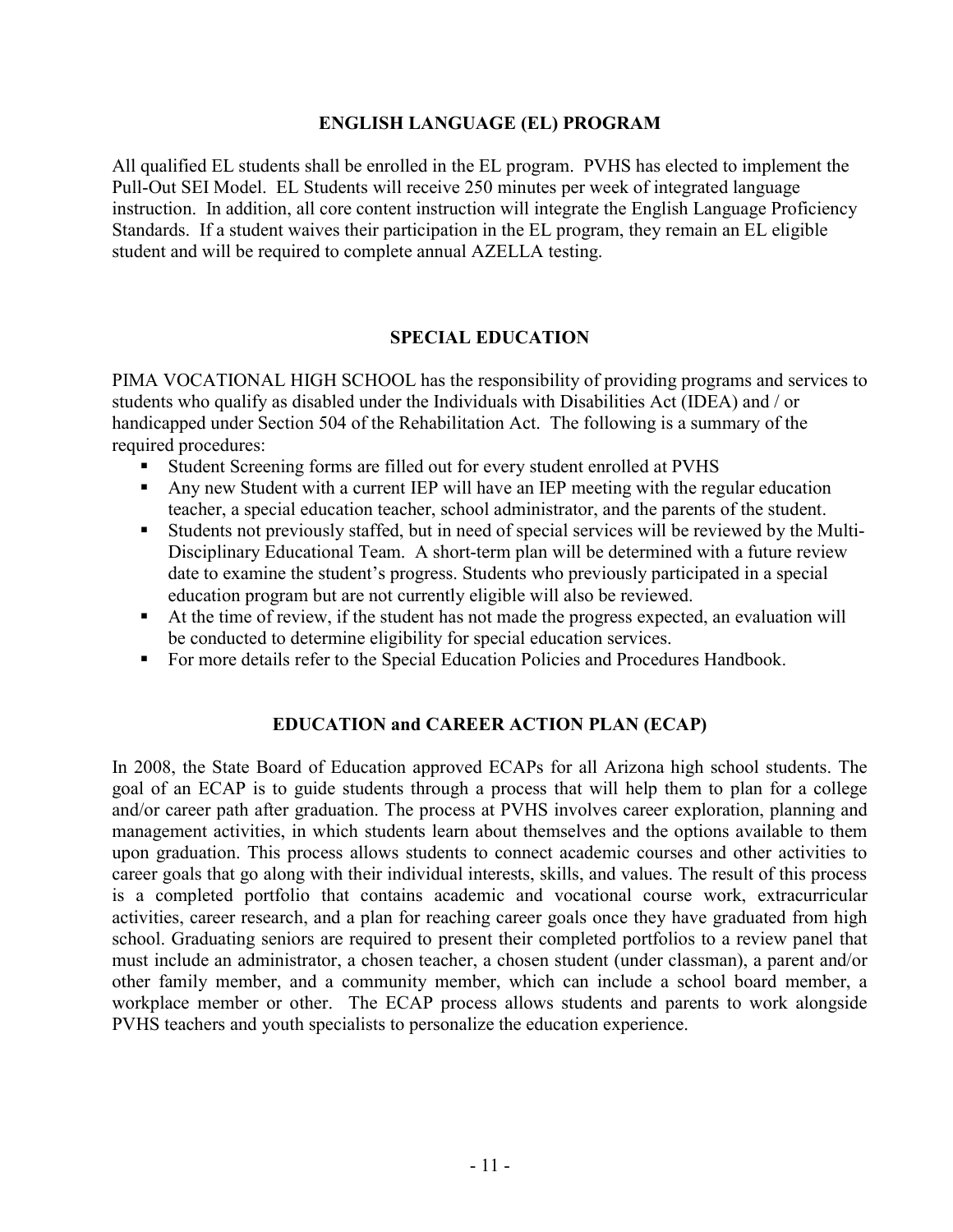#### SCHOOL-PARENT COMPACT

Pima Vocational High School, and the parents of the students participating in activities, services, and programs funded by Title I, Part A of the Elementary and Secondary Education Act (ESEA) (participating children), agree that this compact outlines how the parents, the entire school staff, and the students will share the responsibility for improved student academic achievement and the means by which the school and parents will build and develop a partnership that will help children achieve the Arizona's high standards.

This school-parent compact is in effect during school year 2021-2022.

#### School Responsibilities

Pima Vocational High School will:

- 1. Provide high-quality curriculum and instruction in a supportive and effective learning environment that enables the participating children to meet the State's student academic achievement standards as follows:
- 2. Hold parent-teacher conferences in conjunction with the fall Community Nights during which this compact will be discussed as it relates to the individual child's achievement.
- 3. Provide parents with frequent reports on their children's progress through the online parent portal and at the end of each 6-week session.
- 4. Provide parents reasonable access to staff after school daily from 2:00 to 4:30 PM and also evenings by telephone.
- 5. Provide parents opportunities to volunteer and participate in their child's class, and to observe classroom activities as noted in the annual letter to families given out at the beginning of school each July or at the time the student enrolls if later in the year.

#### Parent Responsibilities

We, as parents, will support our children's learning in the following ways:

- Monitoring attendance.
- Making sure that homework is completed.
- **Monitoring amount of television their children watch.**
- Volunteering in my child's classroom.
- Participating, as appropriate, in decisions relating to my children's education.
- Promoting positive use of my child's extracurricular time.
- Asking my child about his portfolio and career plan.
- Staying informed about my child's education and communicating with the school by promptly reading all notices from the school or the school district either received by my child or by mail and responding, as appropriate.
- Serving, to the extent possible, on policy advisory groups, such as being the Title I, Part A parent representative on Pima Vocational High School's Improvement Team, the Title I Policy Advisory Committee, the Core Parent Advisory Council, or Arizona's Committee of Practitioners.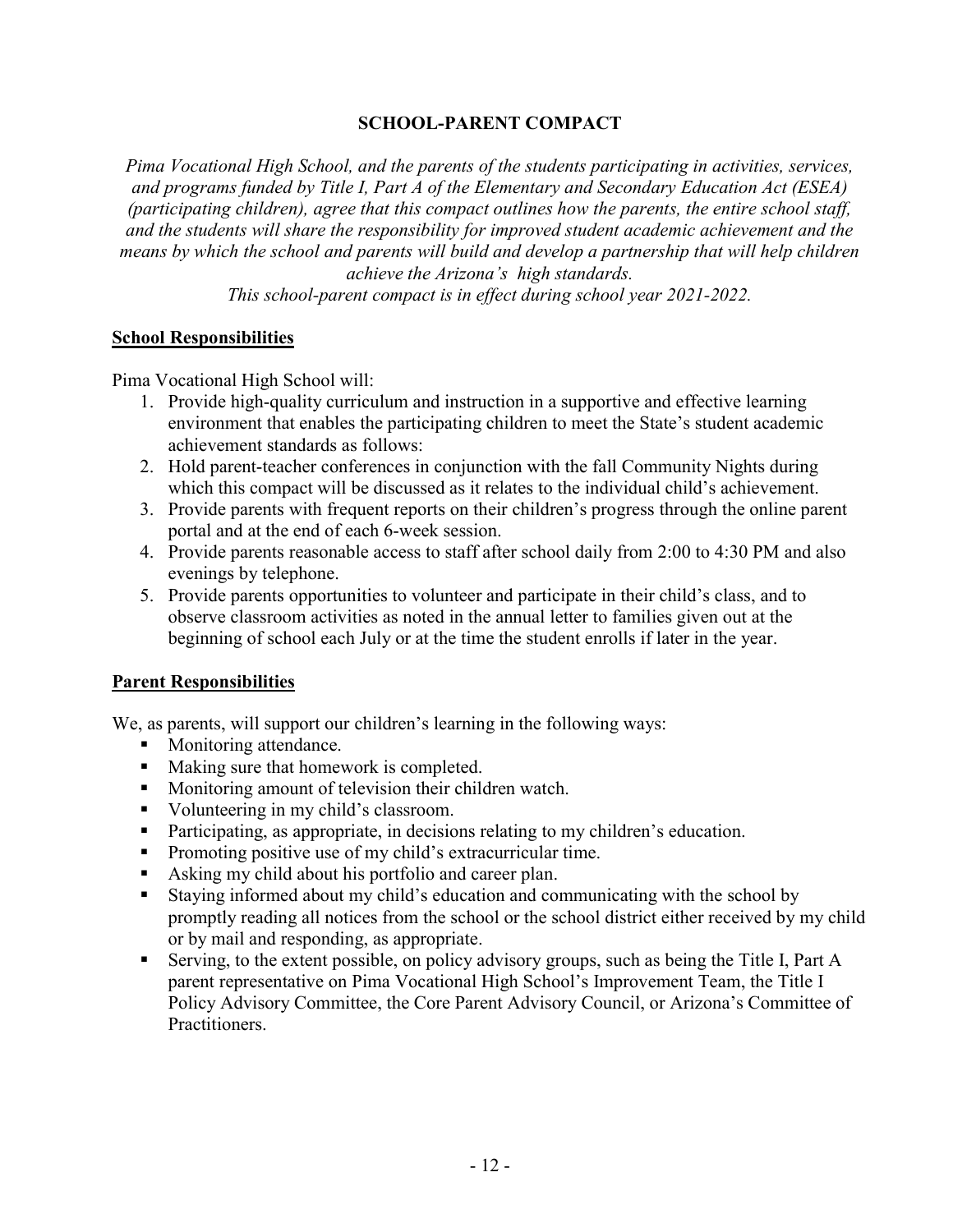#### HOMELESS EDUCATION PROGRAM

If your family lives in any of the following situations:

- In a shelter
- In a motel or campground due to the lack of an alternative adequate accommodation.
- In a car, park, abandoned building, or bus or train station.
- Doubled up with other people due to loss of housing or economic hardship.

Then your school-age children may qualify for certain rights and protections under the federal McKinney-Vento Act.

Your eligible children have the right to:

- Receive a free, appropriate public education.
- Enroll in school immediately, even if lacking documents normally required for enrollment.
- Enroll in school and attend classes while the school gathers needed documents.

• Enroll in the local school; or continue attending their school of origin (the school they attended when permanently housed or the school in which they were last enrolled), if that is your preference.

\* If the school district believes that the school you select is not in the best interest of your children, then the district must provide you with a written explanation of its position and inform you of your right to appeal its decision.

• Receive transportation to and from the school of origin, if you request this.

• Receive educational services comparable to those provided to other students, according to your children's needs.

If you believe you may be eligible, contact the local liaison to find out what services and supports may be available. There also may be supports for your preschool-age children. Local Liaison: Joel Brown 520-724-9741 joel.brown@pima.gov

State Coordinator: Silvia Chavez 602-542-4963 silvia.chavez@azed.gov

If you need further assistance with your children's educational needs, contact the National Center for Homeless Education: 1-800-308-2145 homeless@serve.org http://nche.ed.gov

#### TEACHER QUALIFICATIONS

You have the right to request information regarding the professional qualifications of your child's teacher. Specifically, you may request the following:

- Whether the teacher has met state qualifications and licensing criteria for the grade levels and subject areas in which the teacher provides instruction.
- Whether the teacher is teaching under emergency or other provisional status through which state qualifications or licensing criteria have been waived.
- The baccalaureate degree major of the teacher and any other graduate certification or degree held by the teacher and the field of discipline of the certification degree.
- Whether the child is provided services by paraprofessionals and if so their qualifications.

To obtain this information, contact Leslie Laird-Lynch at 520-724-9015.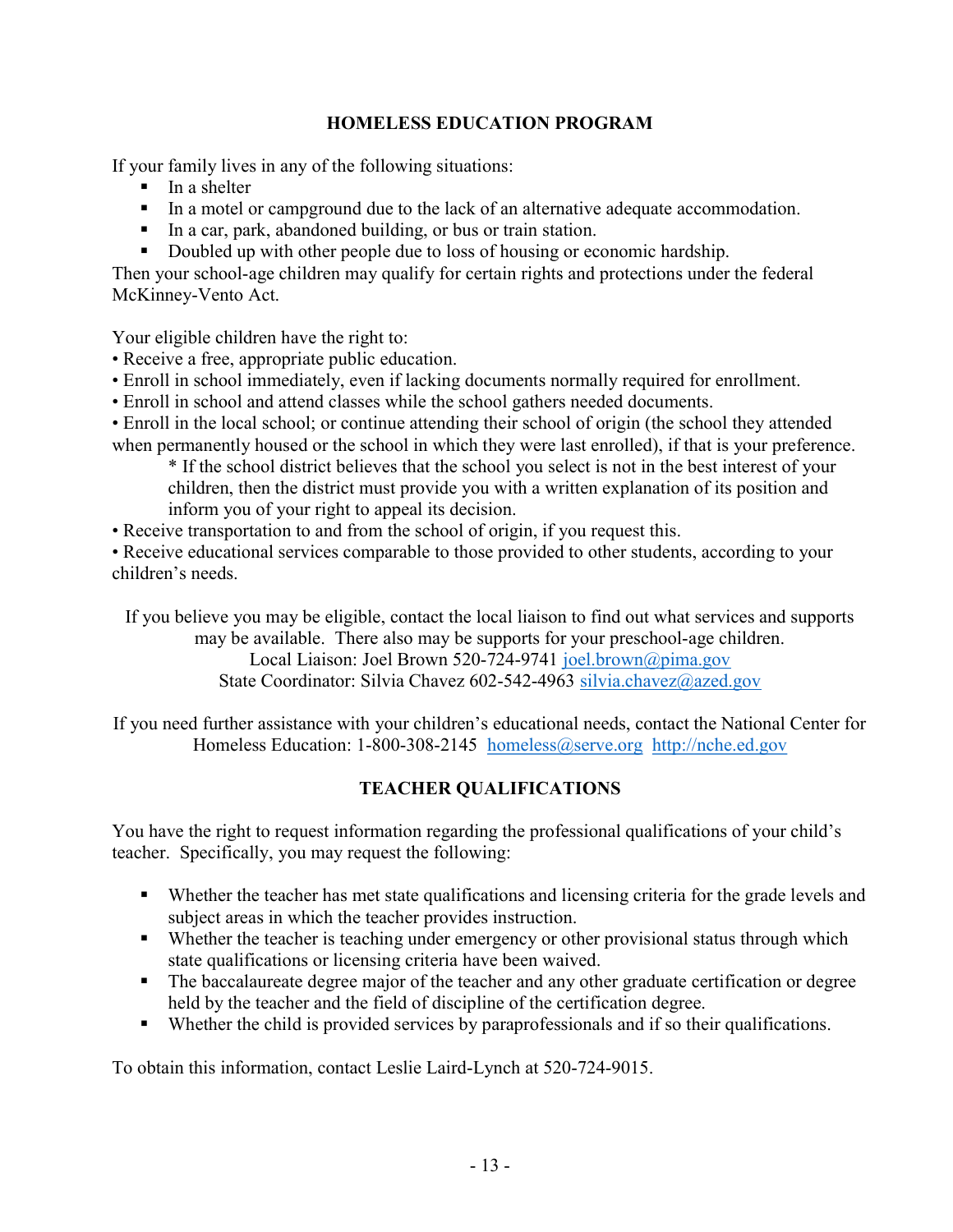#### TITLE I PROGRAM

PVHS receives school-wide Title 1 funding. This funding is given for students who are considered low-income, underperforming and homeless. Title 1 allows for PVHS students to benefit from having a Youth Specialist who assists with emergency needs and connect students with community resources through local agencies. These agencies include but are not limited to: Youth On Their Own, Tucson Urban League, Youth One Stop, and Sullivan Jackson Employment Center. The Youth Specialist is also responsible for meeting with students to develop graduation plans and overseeing the work placement program. All students receive personalized attention from teachers, tutors, and the Youth Specialist.

PVHS takes pride in successfully utilizing nationally recognized best practices that ensure the success of our students. These include:

- $\blacksquare$  Small class sizes
- **I** Individual and small group tutoring
- $\blacksquare$  Highly qualified teachers
- **Text** Youth Specialist to assist with social services
- A mentoring school-to-work program
- Weekly meetings with an academic advisor
- Data driven instruction (academic assessments are used to determine student progress and adapt instruction accordingly)
- Multi-Tiered System of Support (early intervention system to identify needs in math, reading, and social-emotional domains and provide universal, small group, and individual interventions to meet student needs).

We encourage all parents/guardian to become involved by participating in the Title 1 Parent/School Site Team. Please contact Leslie Laird-Lynch at 520-724-9015 if you are interested in being part of a committee or would like more information on our school.

#### STUDENT RECORDS

#### FAMILY EDUCATIONAL RIGHTS AND PRIVACY ACT

PIMA VOCATIONAL HIGH SCHOOL complies with the Family Educational Rights and Privacy Act of 1974. This act protects the privacy of educational records, establishes the rights to students to inspect and review their educational records, and provides guidelines for the correction of inaccurate or misleading data through informal and formal hearings.

PIMA VOCATIONAL HIGH SCHOOL hereby designates the following categories of information as directory information:

- 1. Students' names, addresses, telephone numbers, dates and places of birth;
- 2. Programs of study, full time or part-time status, dates of attendance;
- 3. Certificates received, honors received, most recent previous educational agency or institution and dates attended.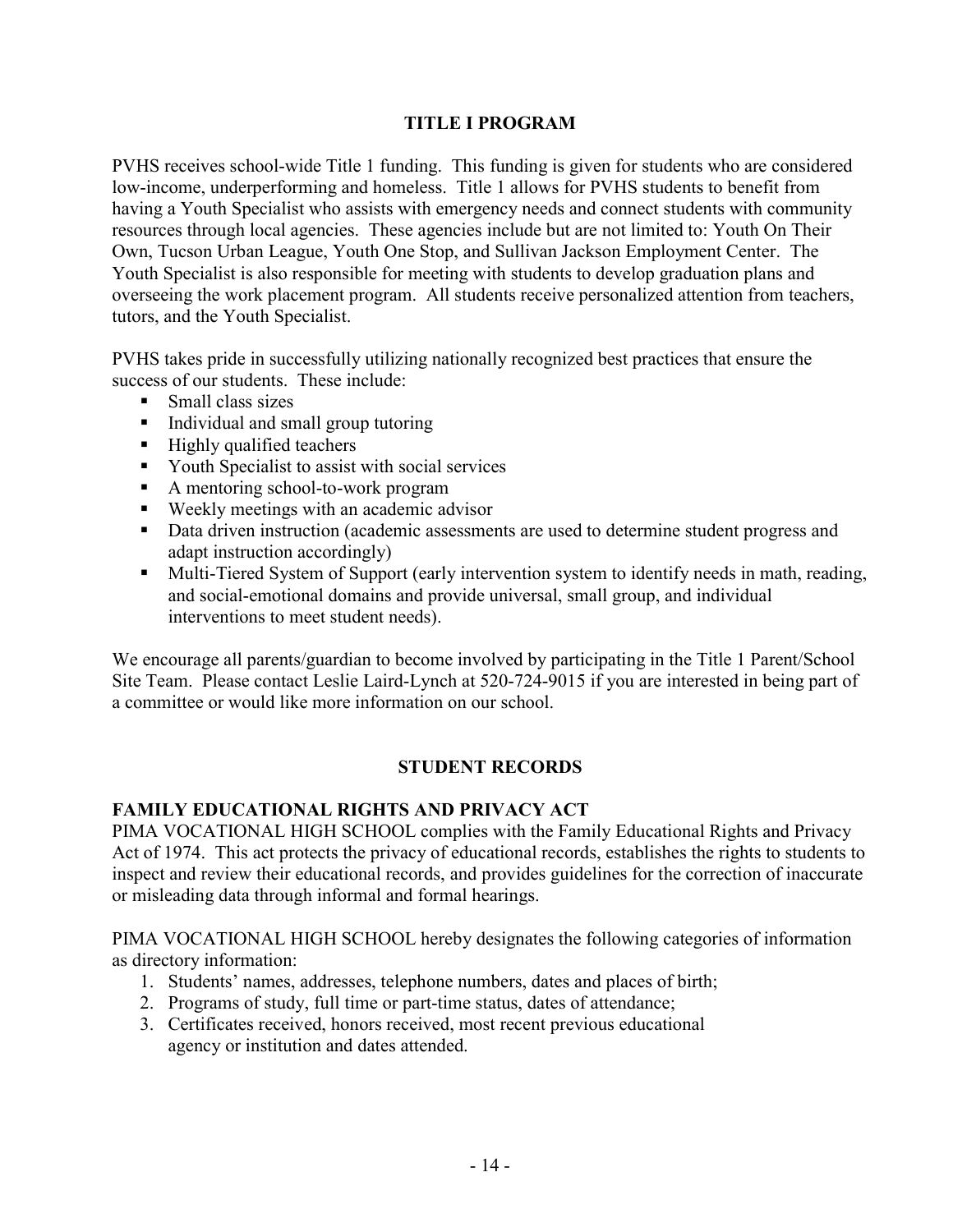Other information i.e., academic transcripts, student assessments, daily student attendance, student evaluations, are not Directory Information.

Note: PVHS personnel may not release any PVHS students' records without written permission of the students and/or parents. (Other information and/or photos may not be released without prior approval from the Director's office.)

Currently enrolled students may direct PVHS to withhold disclosing any of the above public information by submitting a written request to the Director's office prior to the fifth day of regularly scheduled classes for each six months of enrollment.

PIMA VOCATIONAL HIGH SCHOOL assumes that failure on the part of any student to specifically request the withholding of public information indicates individual approval for disclosure.

#### MISSING STUDENTS

Arizona Revised Statues 15-829 requires that when a parent notifies the police department that their student is missing, then the police are to notify the school. The school is then required to "flag" the student's records and notify local law enforcement agencies if the records have been requested by an in-state or out-of-state agency. Should a law enforcement agency notify any PVHS personnel that a student is missing, that person is required to immediately notify the Director. The Director or administrative designee will ensure that all records of the missing student are flagged and monitored.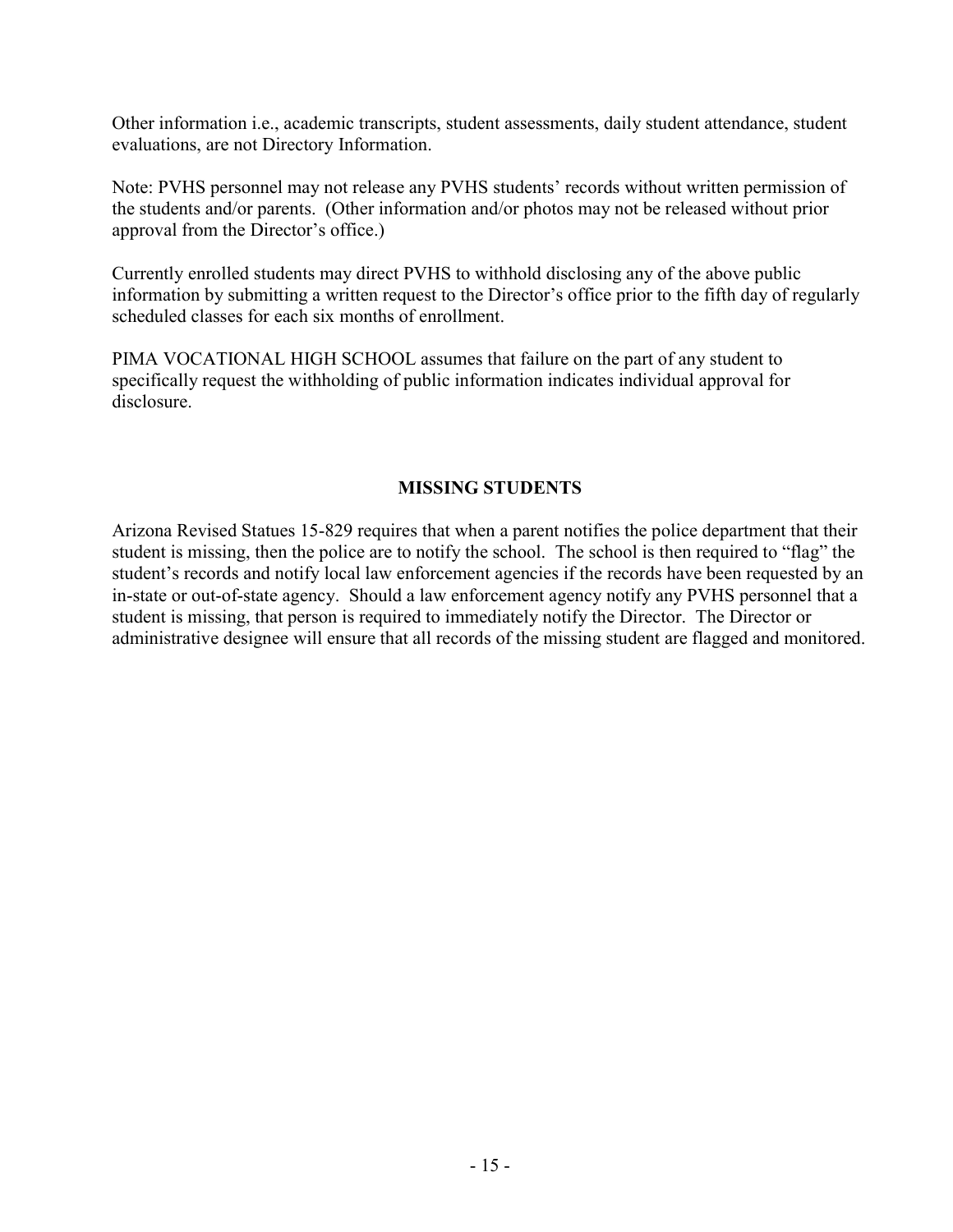#### GUIDELINES FOR STUDENT RIGHTS AND RESPONSIBILITIES

In order to provide and maintain an environment that is safe and positive for learning, PVHS adopted the following Guidelines for Student rights and Responsibilities that include:

- Specified rights and responsibilities of students;
- Descriptions of conduct which violate those rights and responsibilities;
- A standardized procedure which the school will use in responding to conduct problems; and
- The rights of students when disciplinary action is taken.

As students progress through school, it is reasonable to assume that an increase in age and maturity carries with it a greater responsibility for their actions. Differences in age, conditions and maturity are recognized in determining the type of disciplinary action to be taken. However, the procedures outlined in the Guidelines for Student rights and Responsibilities apply to all students in grades 9 through 12.

#### THE RIGHTS OF STUDENTS

A student has:

- 1. The right to a quality education;
- 2. The right to an education without undue interruption, disruption, fear, or inhibition;
- 3. The right to freedom of expression through first amendment rights as long as there is no interference with the orderly conduct of classes and activities, no forcing others to participate, and no violation of the rights of persons who may disagree;
- 4. The right to clear guidelines for rights and responsibilities conduct and to know the consequences of misconduct;
- 5. The right to receive respect from school staff and other students, and the right to tell the director and other school staff about persons who show disrespect;
- 6. The right to freedom of speech and symbolic expression, within the guidelines and policies of Pima Vocational High School, which does not include inflammatory dress, violating PVHS uniform dress code, speech, behavior, or publication;
- 7. The right of protection from unlawful search and seizure and to due process procedures which are clearly stated and accessible;
- 8. The right to appeal disciplinary action which results in suspension;
- 9. The right to receive, and obtain credit for homework and class assignments while on shortterm and long-term suspension;
- 10. The right to privacy and safeguards of confidentiality dealings with student records;
- 11. The right to participate in school-sanctioned functions and programs, subject to meeting academic qualifications, other criteria and qualifications, and/or standards of behavior;
- 12. The right to full access of opportunities within the educational environment without discrimination by sex, sexual preference, religious beliefs, ethnic background, nationality, or disability. This includes the availability of all support services which promote the development of student potential;
- 13. The right to protection and confidentiality when fulfilling the responsibility to report violations of the guidelines.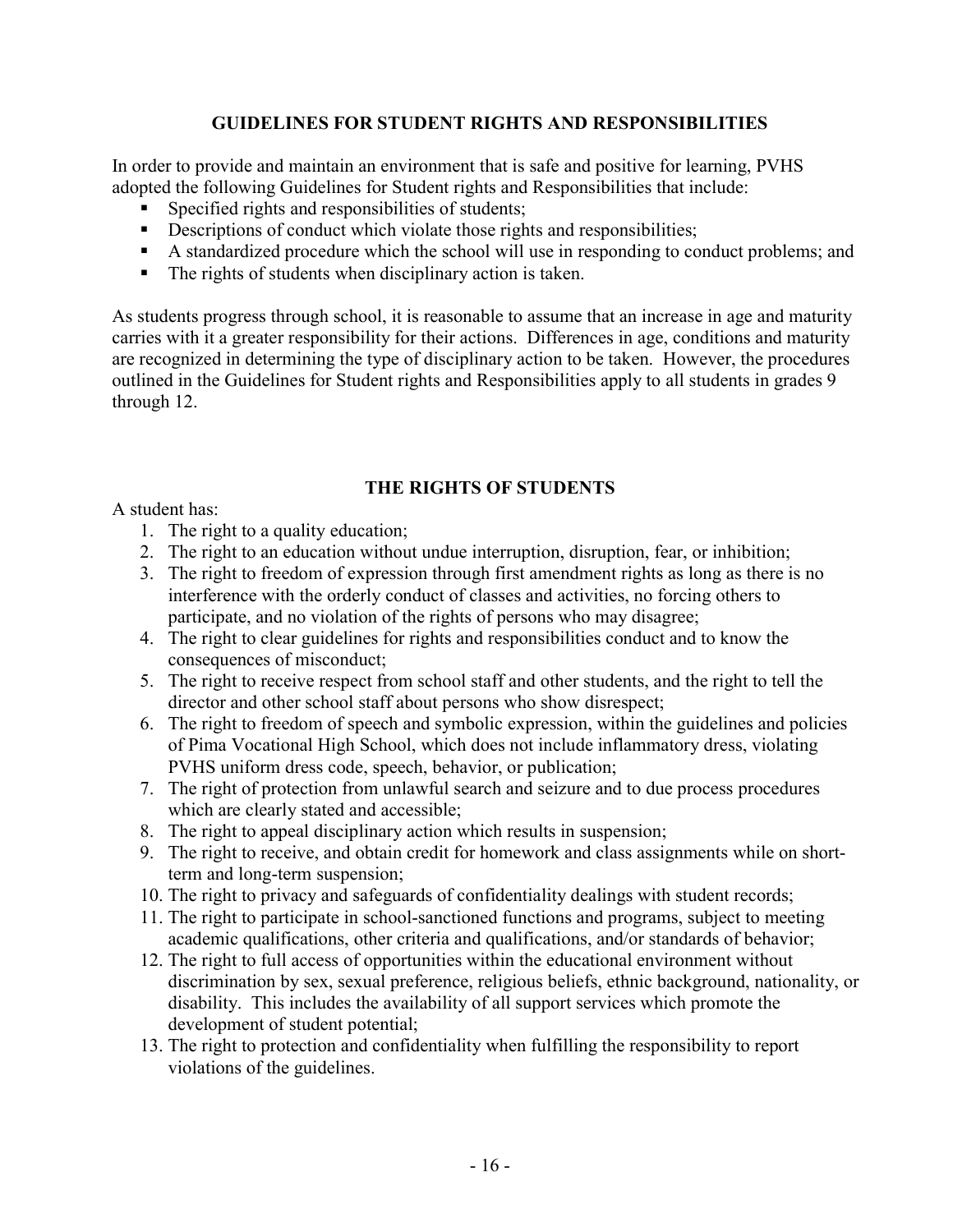#### PHILOSOPHY OF DISCIPLINE

Learning to control and manage oneself is one of the most important life processes. Discipline at PVHS relates directly to adjusting and coping successfully with society. Discipline is the process through which persons discover not only their rights and the rights of peers, but also the responsibilities for the proper functioning of the school and their community. Through this process of respect for the individual, regardless of race, color, sex, creed, intelligence, disability, or age, valuable insights are acquired in the relationships of people and the consequences of positive and/or negative behaviors.

Discipline, viewed in this sense, is the process of helping students learn to live and work together productively. This importance is reflected in the teaching – learning process of the school curriculum. It warrants the constant cooperative consideration of all the school personnel, especially teachers, the key agents of learning. Discipline must be learned by every student and is a basic objective of every classroom and consequently, every staff person.

All PIMA VOCATIONAL HIGH SCHOOL personnel administering discipline to students should always follow discipline procedures for disabled students in the Special Education programs, Section 504 disabled students, and for students who have a referral for evaluation pending.

These Guidelines are in force:

- During regular school hours;
- While being transported to sanctioned activities by PVHS;
- At times and places where the Director or other school officials or employees have jurisdiction over students;
- During school-sponsored events;
- During field trips;
- During athletic functions;
- When going to and from school;
- During other activities associated with the school in any way.

Additionally, the Director is authorized to begin disciplinary action when a student's misconduct away from school has a detrimental effect on the other students or on the orderly educational process because the violation is directly connected to prior violations at school, or threatens to produce further violations at school.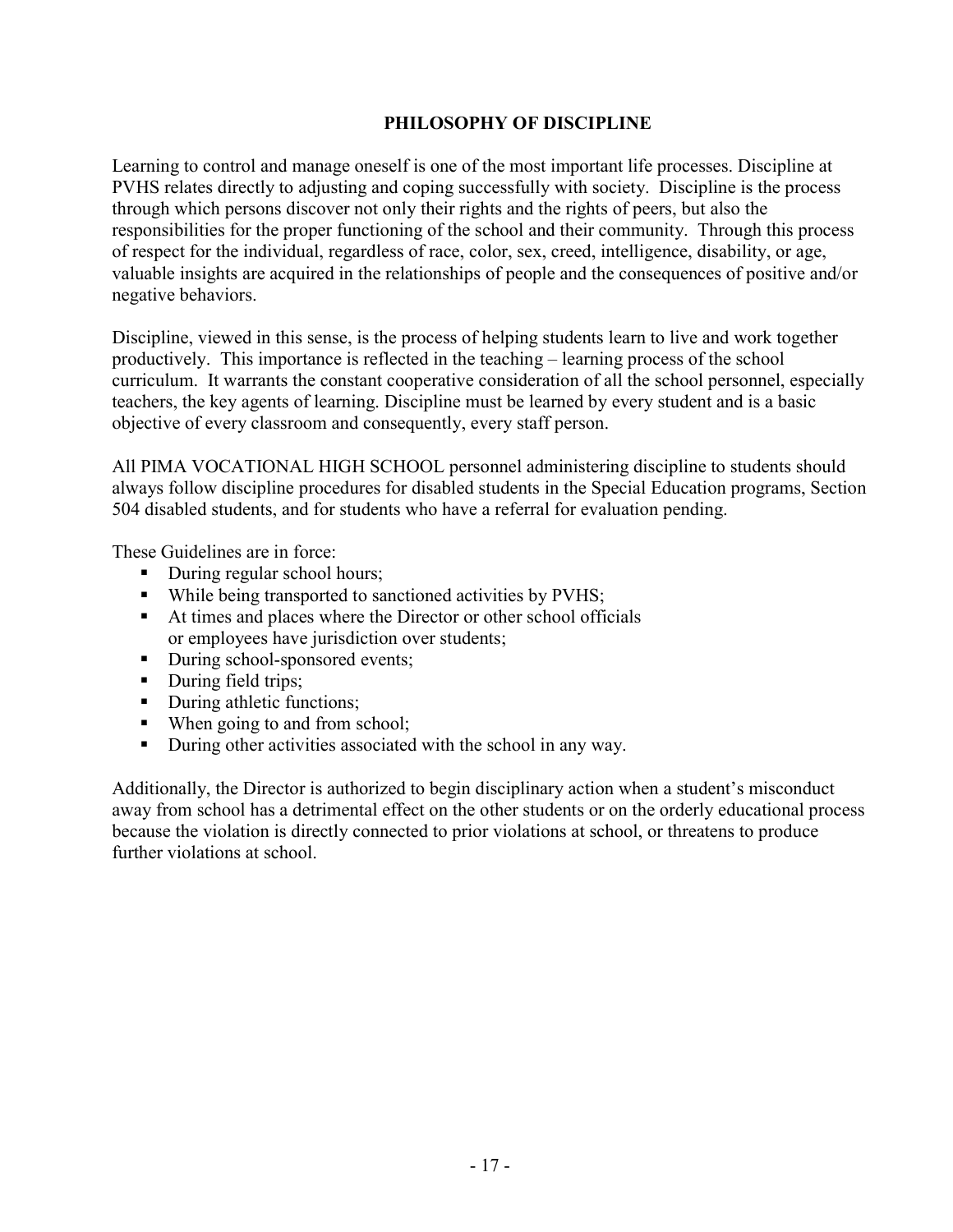#### DISCIPLINE POLICY

It is the policy of PIMA VOCATIONAL HIGH SCHOOL to provide students with a safe and secure learning environment. To ensure this policy is adhered to, the Board directs the Director to establish administrative procedures related to student discipline.

#### Prohibited Conduct:

#### Disruptive Behavior

.

A student shall not engage, or attempt to engage, in any conduct that is reasonably likely to disrupt, or that does disrupt any school function, process or activity

#### Violation of Federal, State, or Local Law

A student shall not violate any federal, state, or local law.

#### Violation of School Policies and Rules

A student shall not violate any Board Policy, Administrative regulation, or school rule.

#### Defiance of Authority; Truthfulness

A student shall obey the reasonable orders of teachers, administrators, and other employees, and shall respond to requests for information from these persons in a truthful manner. A student shall not speak to or refer to teachers, administrators or other employees in a vulgar or profane manner.

#### Alcohol; Drugs, Drug Paraphernalia

A student shall not posses, sell, offer to sell, use, transfer, or be under the influence of alcohol, drugs, or medication (certain use of medication is allowable if prescribed by a physician and used in accordance with the prescription and Board policies). For the purpose of this policy, drugs include: any narcotic or dangerous drug, vapor-releasing toxic substance, marijuana, or other substance enumerated in ARS 13-3401. Drugs also mean anabolic steroids. The term medication means, patent or proprietary medicines as a defined in ARS 21-1901(39).

If a student is suspected by any Pima Vocational High School Staff of being under the influence or in possession of any controlled substance or paraphernalia, an Administrator, after investigation, will make a determination and call the Police.

#### Vandalism; Littering; Destruction of Property

A student shall not damage, destroy, or deface any school property, or property belonging to any other person, and shall not litter on school property.

#### Possession of Weapons or Dangerous Items

A student shall not possess or use firearms, weapons, explosives, fireworks, or any other instrument capable of harming any person or property, or reasonably susceptible of creating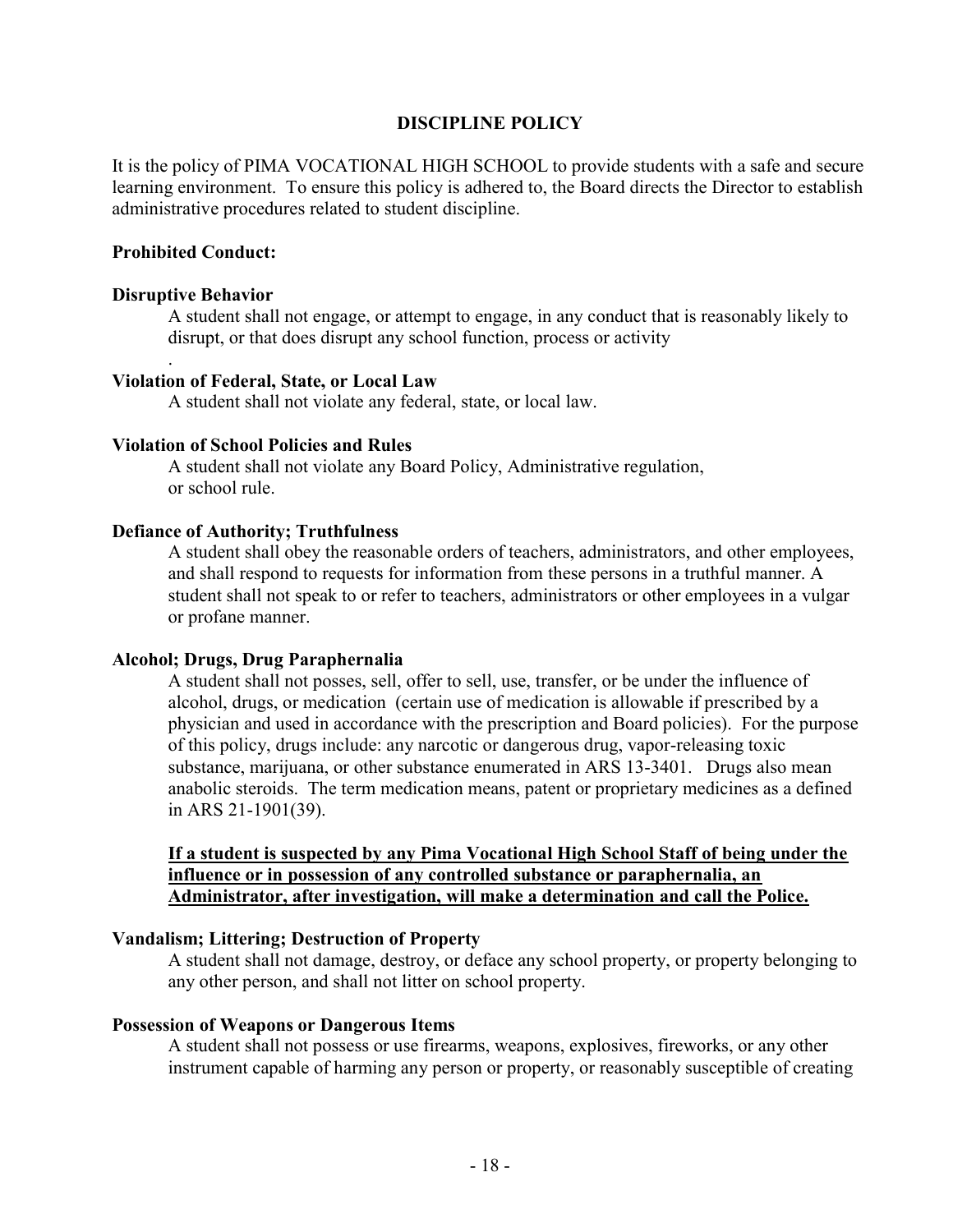the impression of such harm. Possession of any weapon is grounds for immediate expulsion from PVHS.

#### Threats; Assaults; Fighting

A student shall not verbally or physically threaten, abuse, assault, or engage in a confrontation with any other student, employee, or any other person.

#### Defamation

A student shall not use defamatory words or phrases, or distribute defamatory materials. Defamatory words or materials are those that are false and expose a person to hatred, contempt, ridicule, disgust, or an equivalent reaction, or are false and have a tendency to impugn a person's occupation, business, or office.

#### Obscenity; Vulgarity

A student shall not use obscene or vulgar language or gestures or distribute obscene or vulgar materials. Obscene materials, language or gestures are those that an average person, applying contemporary standards of the school community, would find, taken as a whole, appeal to prurient interests and lack serious literary, artistic, political or scientific value. The standard to be used is that of the school community in recognition of the fact that student are, as a group, younger and more sensitive than the general adult population. A student shall not use vulgar language, material or gestures that depict sexual and/or excretory activities in a potentially offensive manner.

#### Sexual Harassment/Misconduct

A student shall not use unwelcome sexual advances, requests for sexual favors and other verbal, graphic, written, or physical conduct of a sexual nature, or targeted towards another student, employee, or anyone else because of his/her gender, which is sufficiently severe, persistent or pervasive with a person's learning or work environment. A student shall not be involved with any forms of indecent exposure or public sexual indecency. (Sec 27, Para A-D of the Personnel Manual)

#### Gang Activity

A student shall not engage in ANY gang or gang related activity such as wearing gangrelated clothing and/or colors, hats, baggy or sagging pants or shorts, long hanging belts, graffiti (tagging), gestures, beepers, etc.

#### Damage to School Property

A student shall not damage books, materials or equipment. Students and/or their parent(s) will be assessed charges for damage to school property.

#### Loitering

A student shall not loiter in or out of vehicles while on the campus. Friends of students are not allowed to loiter in or around school property.

#### Cheating

A student shall not engage in cheating with materials and on tests.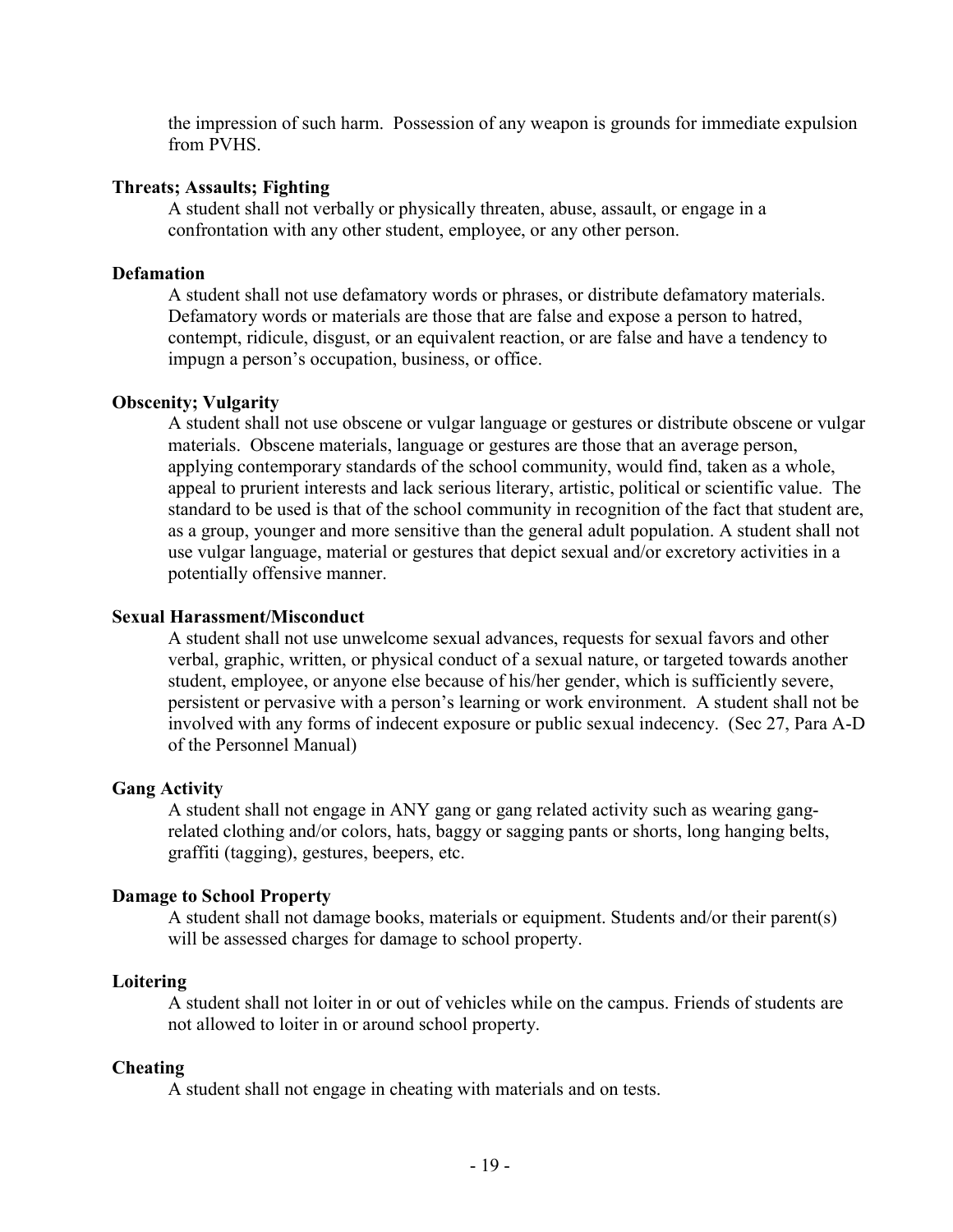#### Altering Official Documents/Communications

A student shall not forge, falsify, alter or misappropriate any official document including grades, permission slips, hall passes, transcripts, parent notes, other school/parent communications.

#### Gambling

A student shall not participate in illegal games of chance for money and/or other things of value.

#### Extortion

A student shall not obtain or give money, information, or anything of value from another student, employee or any other person by threat, intimidation, or misrepresentation.

#### Smoking/Tobacco Use

No smoking or use of tobacco-related products except in designated smoking areas. Absolutely no vaping or use of E-cigarettes on school property or within proximity of the school. Vaping on or near school property will result in an automatic suspension and possible expulsion from the school.

#### Dress Code

PVHS shirts are required on school premises and/or school related activities. Wearing hats is not allowed in the school building. Midriff, tank tops, and clothing with drug/tobacco/alcohol slogans or obscenities are not acceptable attire. All outerwear and/or undershirts must be black, gray, or white. Outerwear must zip or button in the front so that the Intern logo is visible. Red or royal blue clothing/accessories are not allowed due to potential gang affiliation.

#### Leaving Campus Without Permission

Both the Ina and Irvington campuses are closed campuses. Once students are on campus, they are not allowed to leave until released at the end of the day. This includes during the 15-minute break. There are vending machines and student breakrooms in both campuses. If a student must leave before the end of the day, they are required to check out with school administration, sign out, and not return for the rest of the day unless approved by administration.

#### Front Door

Students are not authorized to open the front door of the school for any person, known or unknown, including other students.

#### Parking Lot

Once a student has arrived on campus for the day, they are not permitted to return to the parking lot. For safety reasons, students are not allowed to sit in cars or hang out around cars during the school day, including during breaks.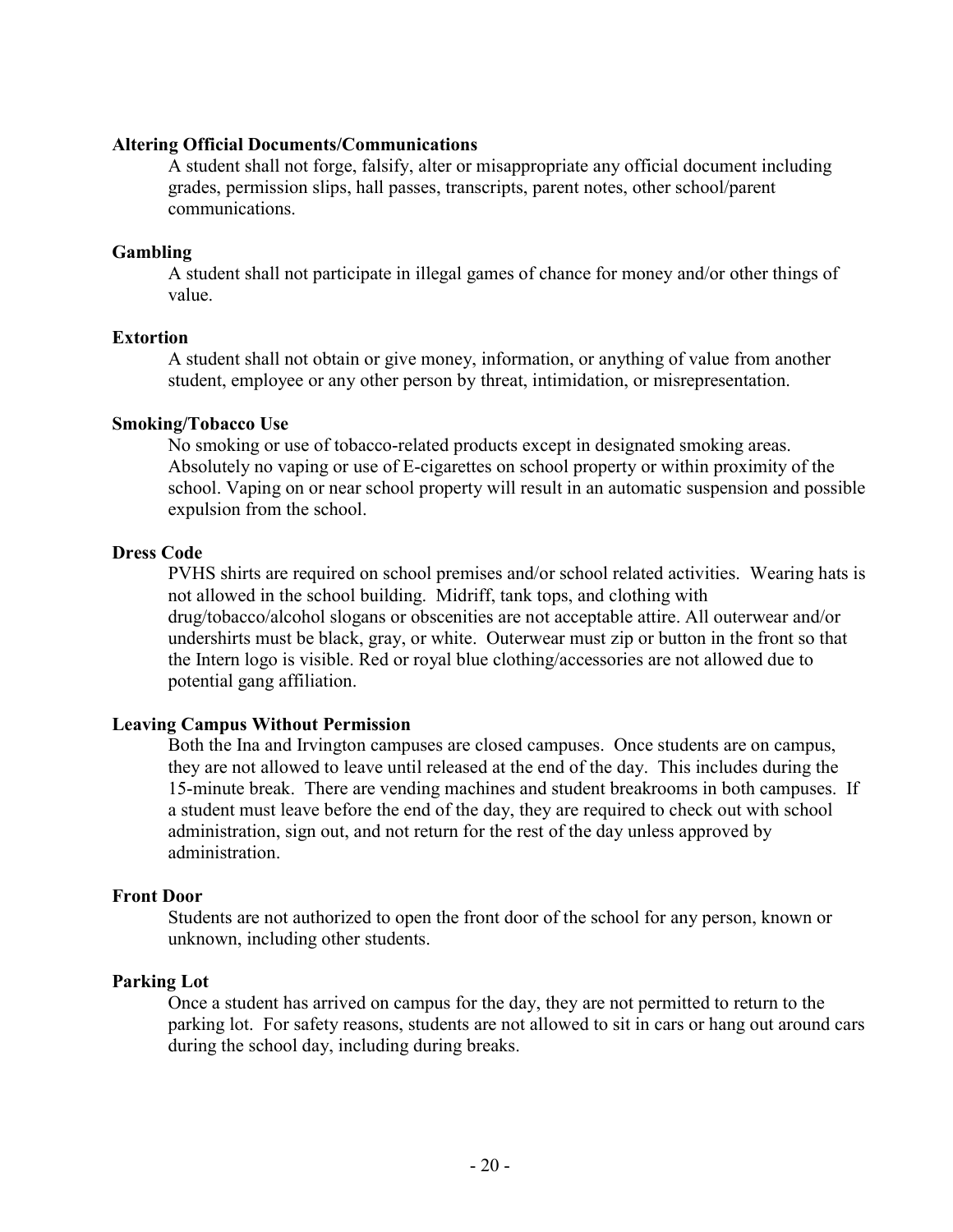NOTE: The above offenses may involve state law. For minor offenses, school officials may need to notify appropriate police authorities. For serious offenses, school officials are required to notify appropriate police authorities.

Arizona law makes it illegal to insult, abuse or assault a teacher or other school employees while they are engaged in the execution of any official duties.

#### Any student at any time is subject to random searches of clothing and/or backpack. Failure to allow a search will result in an automatic suspension and possible expulsion from the PVHS program.

#### CRIMES AND/OR BEHAVIOR VIOLATIONS

The following crime and/or behaviors WILL be reported to law enforcement. It is important for all staff, students, and parents to understand that, in addition to taking disciplinary action at the school level, certain criminal and/or disruptive behavior WILL be reported to appropriate law enforcement agencies.

School officials WILL report the following incidents:

- **Homicide**
- **Rape**
- **Arson**
- Kidnapping
- **Aggravated Assault**
- Possession of Weapon
- Bomb Threat and/or Setting of a False Alarm
- **Possession, sale, or distribution of illegal drugs and dangerous substances, including alcohol** and possession of paraphernalia
- Sexual misconduct
- Burglary/Breaking and entering
- Any involvement in illegally removing a student from the school or other places where Pima Vocational High School has jurisdiction
- Non-Accidental injuries

#### The director or director's designee MAY report to the law enforcement agencies other potentially disruptive incidents occurring within the regular operation of the school.

Such incidents include, but are not limited to the following:

- **Assault**
- **•** Demonstration by students which could create unsafe conditions
- **Extortion**
- Theft/Possession of stolen property
- **vandalism**
- Any attempt to try to convince a student or a school employee to disrupt any school function or classroom
- **Trespassing**
- Under the Influence of or in possession of drugs or alcohol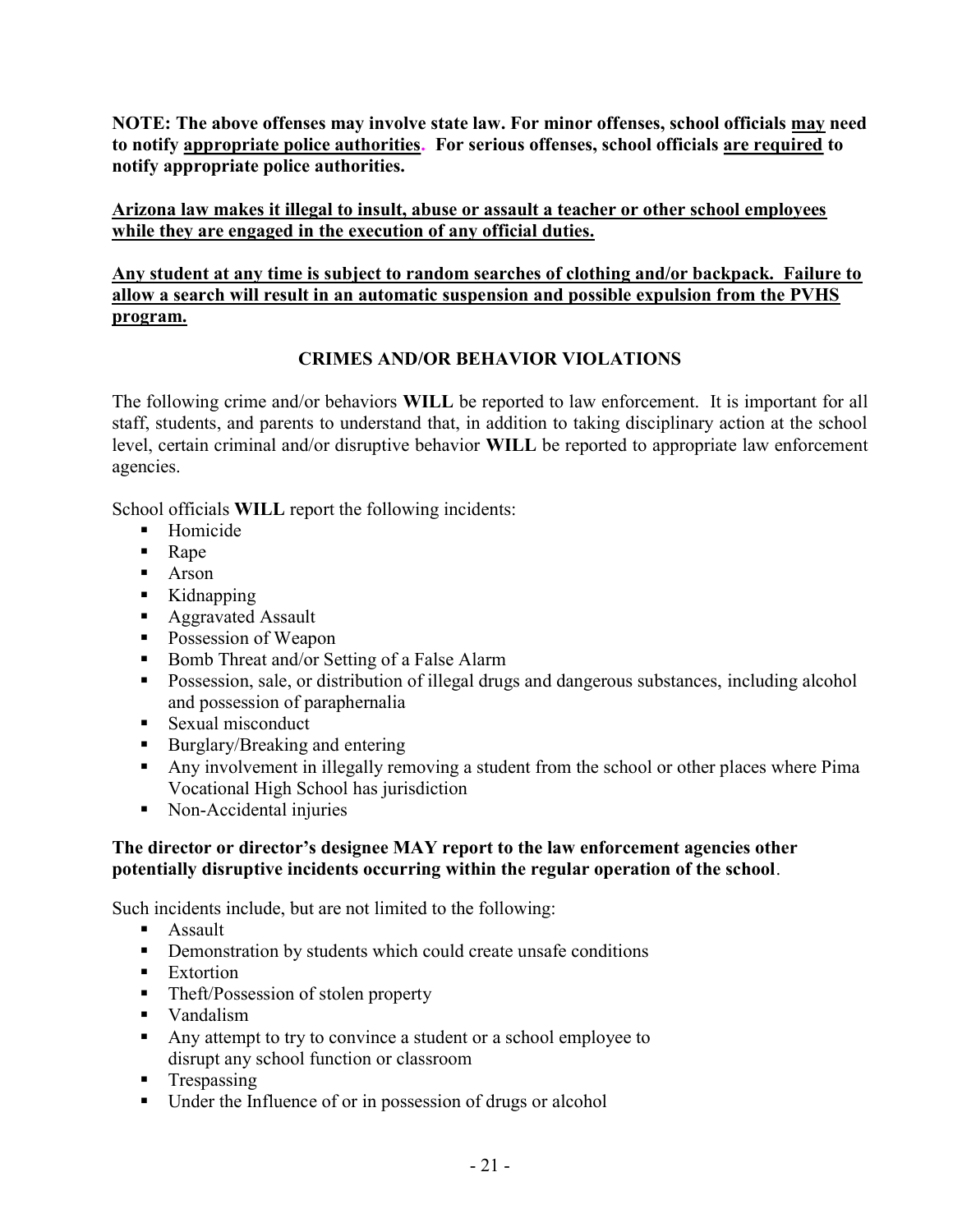#### INTERNET POLICY

The use of the Internet at PVHS is for the sole purpose of promoting educational excellence in the pursuit of resources and communication. The following outlines the conditions of its use.

#### Personal Responsibility

As an Internet user, I accept personal responsibility for reporting any misuse of the network to the System Administrator(s). Misuse can come in many forms, but it is commonly viewed as any messages sent or received that indicate or suggest pornography and/or obscenity, unethical or illegal solicitation or activities, racism, sexism, inappropriate language, and other issues described below.

#### Acceptable Use

The use of school Internet accounts must be in support of education and research and within the educational goals and objectives of PIMA VOCATIONAL High School. I am personally responsible for this provision at all times when using the electronic information service. Use of other organizations' networks or computing resources must comply with rules appropriate to the network. Transmission of any material in violation of any U.S. law is prohibited. This includes, but it is not limited to, copyright material threatening or obscene material, or material protected by trade secrets. Commercial activities by for-profit institutions are generally not acceptable. Use of product advertisement or political lobbying is prohibited.

#### Privileges

The use of the information system is a privilege, not a right, and inappropriate use will result in a cancellation of those privileges. Each person who uses the Internet will participate in a discussion with faculty member as to proper behavior and use of the network. Lead teachers will decide what is appropriate use and the decision will be final.

#### Network Etiquette

You're expected to abide by the generally accepted rules of the network etiquette. These rules include, but are not limited to, the following:

- Be Polite! Never send, or encourage others to send, abusive messages.
- Use appropriate language. Remember that you are a representative of our school on a nonprivate system. You may be alone with your computer, but what you say and do can be viewed globally! Never use vulgarities or any other inappropriate language. Illegal activities of any kind are strictly forbidden.
- **Privacy!** Do not reveal your home address or personal phone numbers or other students or colleagues' information.
- Electronic mail (e-mail) is not guaranteed to be private. Everyone on the system has access to mail. Messages relating to or in support of, illegal activities must be reported to a school official.
- Do not use the network in any way that would disrupt use of the network by others.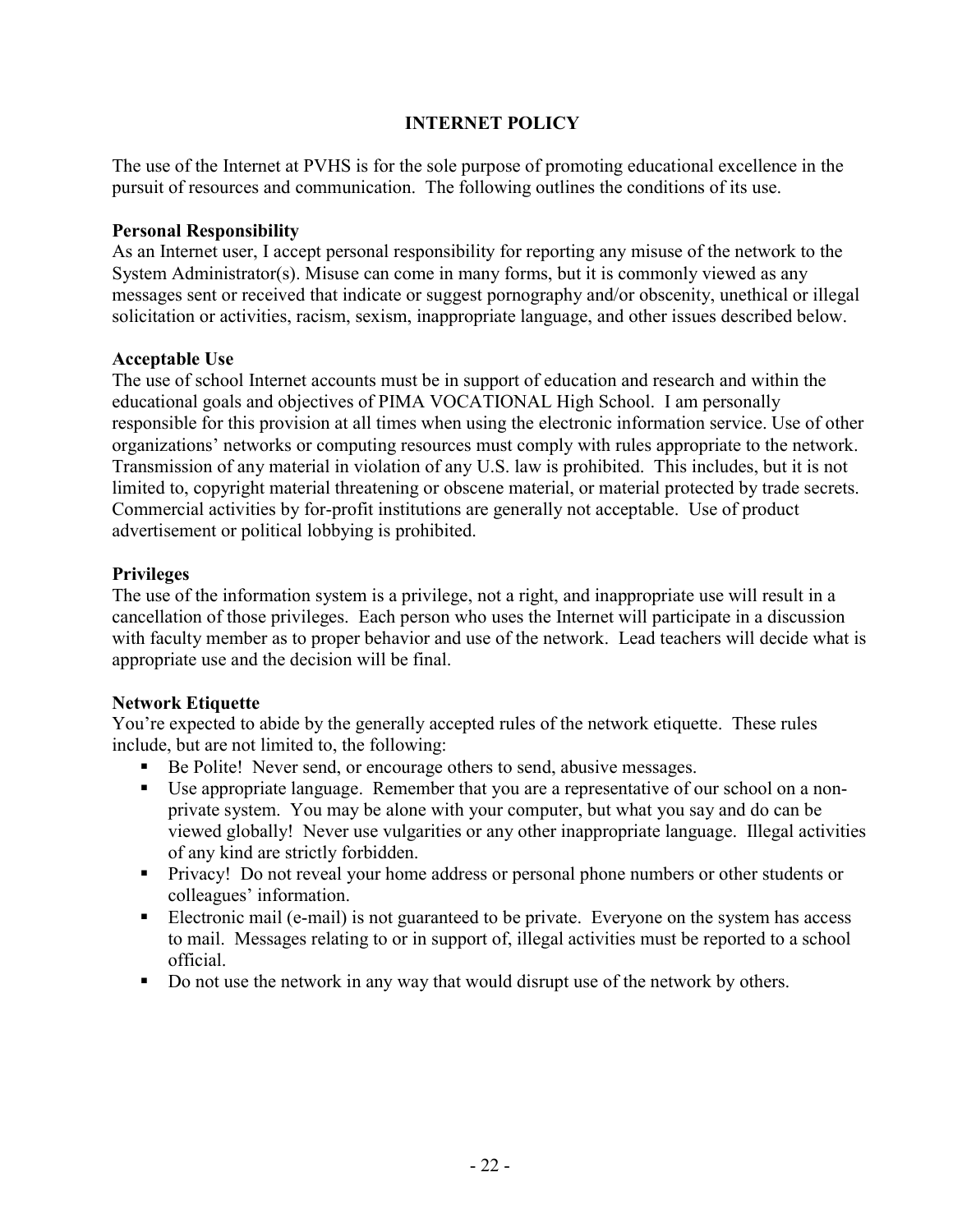#### Services

PIMA VOCATIONAL HIGH SCHOOL makes no warranties of any kind, whether expressed or implied. PVHS will not be responsible for any damages you suffer while on this system. These damages include loss of data as a result of delays, non-deliveries, mis-deliveries or service interruptions caused by the system or your errors or omissions. Use of any information obtained via the information system is at your own risk. PVHS specifically denies any responsibility for the accuracy of information obtained though its service.

#### **Security**

Security on any computer system is a high priority. If you identify a security problem, notify the Lead Teacher at once. Never demonstrate the problem to the others. Any user identified as a security risk may be denied access to the information system, and may have to appeal to the Director.

#### Vandalism

Vandalism is defined as any malicious attempt to harm or destroy data of another user or of any other agencies or networks that are connected to the system. This includes, but is not limited to, the uploading or creation of computer viruses. Any vandalism will result in the loss of computer services, disciplinary action and legal referral.

#### Updating

The information service may occasionally require new registration and account information for you to continue the service. You must notify the information system of any changes in your account information.

#### Student

I understand and agree that, by allowing me the use of the Internet, the school does not create a property right and the school may revoke my access of privilege for any reason or no reason. I understand and will abide by the provisions and conditions of this contract. I understand any violations of the previous provisions may result in disciplinary action, the revoking of my user account, or/and appropriate legal action. I also agree to report any misuse of the information system to the Lead Teacher.

#### Parent/Guardian

Students under the age of eighteen (18) must also have the signature of a parent or guardian who has read this contract.

As the parent or guardian of this student, I have read this contract and understand that it is designed for educational purposes. I understand that it is impossible for the school to restrict access on the system to controversial or inappropriate materials, and I will not hold the school responsible for materials acquired on the network. I also agree to report any misuse of the information system to the school administrator. Misuse can come in many forms, but be viewed as any messages sent or received that indicate or suggest pornography and obscenity, unethical or illegal solicitation or activities, racism, sexism, inappropriate language, violence, and other issues described previously.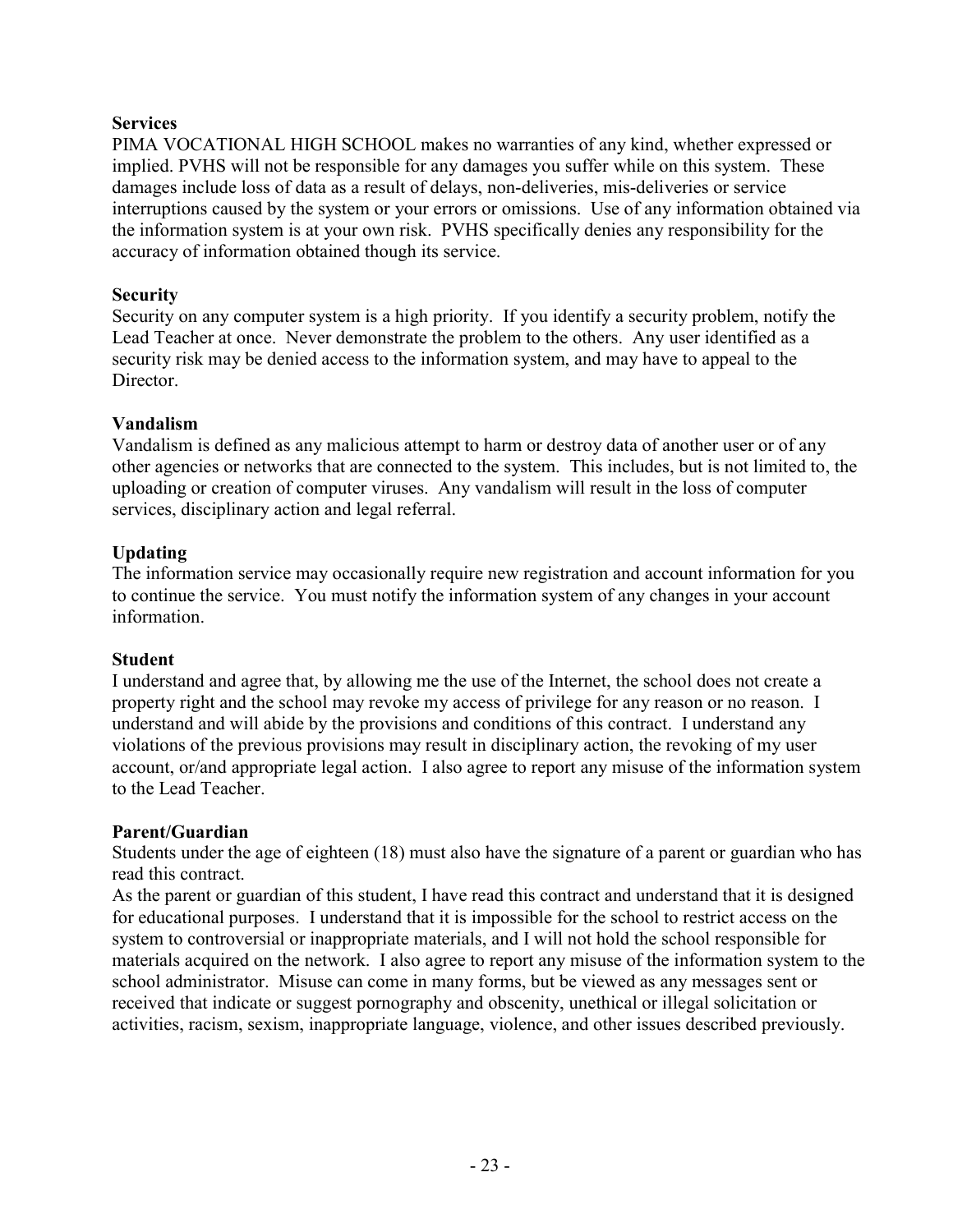| PROHIBITED CONDUCT                                                                                              | <b>FIRST OCCURANCE</b>                                                                           | <b>SECOND OCCURANCE</b>                                            | <b>THIRD</b><br><b>OCCURANCE</b>                 |
|-----------------------------------------------------------------------------------------------------------------|--------------------------------------------------------------------------------------------------|--------------------------------------------------------------------|--------------------------------------------------|
| Disruptive Conduct                                                                                              | $1 - 1$ conference                                                                               | Meet with Administration<br>Team                                   | Possible suspension                              |
| Violation of Federal state<br>law or Local Law                                                                  | Meet with Administration<br>Team - possible<br>suspension/exclusion                              |                                                                    |                                                  |
| Defiance of authority;<br>Truthfulness                                                                          | $1 - 1$ conference                                                                               | Meet with Administration<br>Team                                   | Possible suspension                              |
| Alcohol; Drugs; Drug<br>Paraphernalia - Includes<br>being around others who are<br>engaging in illegal behavior | Automatic Suspension<br>and possible exclusion                                                   | Automatic exclusion & a<br>call to Law enforcement                 |                                                  |
| Vandalism; graffiti<br>Littering; Destruction of<br>Property                                                    | Documented parental<br>involvement & reparation                                                  | Automatic exclusion from<br><b>PVHS Programs</b>                   |                                                  |
| Possession of Weapons or<br>Dangerous Items                                                                     | Automatic exclusion from<br>the PVHS Programs & a<br>call to Law enforcement                     |                                                                    |                                                  |
| Threats; Assaults; Fighting                                                                                     | Automatic exclusion from<br>the PVHS Programs                                                    |                                                                    |                                                  |
| <b>Bullying</b>                                                                                                 | Suspension and meeting<br>with Administration<br>Team                                            | Automatic exclusion from<br><b>PVHS Programs</b>                   |                                                  |
| Obscenity; Vulgarity                                                                                            | Documented warning                                                                               | <b>Documented Parental</b><br>Involvement & possible<br>suspension | Possible exclusion                               |
| Gang Activity                                                                                                   | Documented warning and<br>removal from school<br>until parent(S) meet with<br>the administration | Automatic exclusion from<br><b>PVHS</b> Programs                   |                                                  |
| Significant damage to<br><b>School Property</b>                                                                 | Documented Warning &<br>meet with Administration<br>Team                                         | Automatic exclusion from<br><b>PVHS Programs</b>                   |                                                  |
| Closed Campus Violation                                                                                         | Parental Involvement/<br>Possible Suspension                                                     | Suspension/Documented<br>Parental Involvement                      | Automatic exclusion<br>from PVHS programs        |
| Loitering                                                                                                       | Documented warning                                                                               | <b>Documented Parental</b><br>Meeting                              | Automatic exclusion<br>from the PVHS<br>Programs |
| Cheating                                                                                                        | Documented warning                                                                               | Possible Suspension                                                | Suspension                                       |
| Abuse or Assault or<br>unwarranted accusations<br>about Staff Members                                           | Automatic exclusion from<br>the PVHS Programs                                                    |                                                                    |                                                  |
| Sexual Harassment                                                                                               | Documented warning &<br>meet with Administration<br>Team                                         | <b>Documented Parental</b><br>Involvement/Suspension               | Automatic exclusion<br>from PVHS<br>Programs.    |
| Misuse of Computer or<br>Internet                                                                               | Documented warning &<br>meet with Administration<br>Team                                         | <b>Documented Parental</b><br>Involvement/Suspension               | Automatic exclusion<br>from PVHS<br>Programs.    |

### Administrative Discipline Profile/Disciplinary Action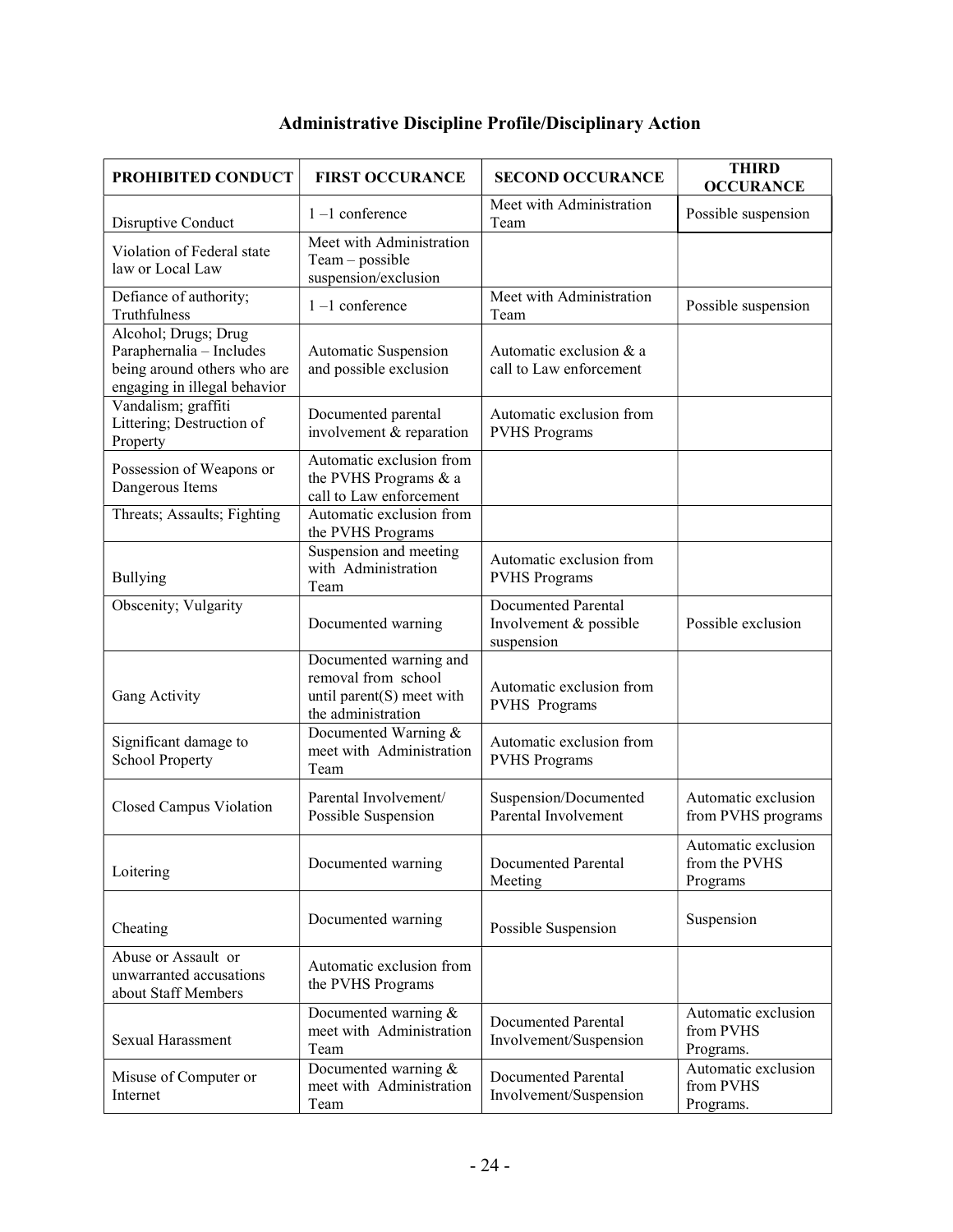#### ADMINISTRATIVE PROCEDURES

Upon enrollment, a teacher shall review the PIMA VOCATIONAL High School Discipline Policies and Procedures with the parent(s)/guardian(s) and the student, and obtain their signatures on Form 9- 2000.

Should a discipline problem occur, the lead teacher shall follow the discipline matrix in terms of the action to be taken and send the appropriate copy of the Student Discipline Referral Form DP-2/98 to the Director and to the parent(s) or guardian(s) within 24 hours of an infraction, if it is appropriate.

Appeals may be submitted IN WRITING to the Director's office. The Director and/or designee shall review all facts in the case and render a written decision within three (3) days of receiving the appeal. The decision will be disseminated to PVHS personnel and the parents within five (5) days.

Appeals of the Director's decisions may be submitted IN WRITING to the Executive Committee of the Board of Directors. The Executive Committee shall review all facts and render a decision within five (5) working days of receiving an appeal. The Executive Committee's decision shall be final.

NOTE: If the infraction is one where automatic exclusion is warranted, then the Teacher shall immediately notify the Director and/or designee who will be responsible for final disposition.